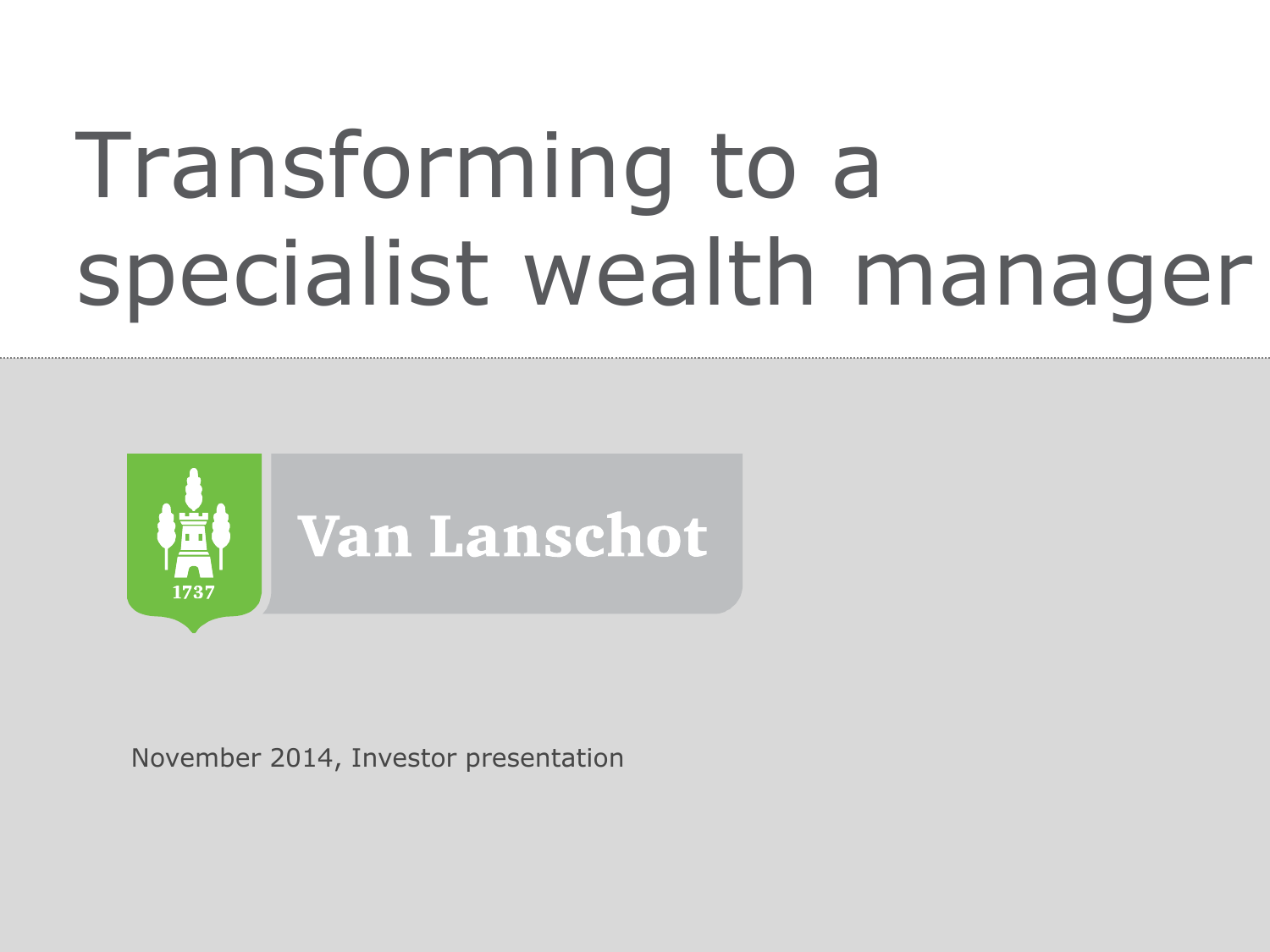### **Executive summary**



#### **Van Lanschot's profile**

- Pure-play, independent wealth manager
- Oldest bank in the Netherlands with a history dating back more than 275 years
- Three lines of business Private Banking, Asset Management and Merchant Banking – combining their strengths to preserve and create wealth for our clients
- Local visibility with 34 offices and client meeting centres in the Netherlands, Belgium and Switzerland

#### **Financial targets 2017**

|                                       | <b>Target</b><br>2017 | H1 2014 | Common I        |
|---------------------------------------|-----------------------|---------|-----------------|
| Common Equity Tier I ratio            | >15%                  | 13.8%   | Leverage i      |
| Return on Common Equity Tier I 10-12% |                       | $8.1\%$ |                 |
| Efficiency ratio                      | $60 - 65%$            | 66.2%   | <b>Dividend</b> |

| <b>Key financials</b>      |                     |                     |
|----------------------------|---------------------|---------------------|
|                            | H <sub>1</sub> 2014 | H <sub>1</sub> 2013 |
| Net profit                 | €49.4m              | €.36.3m             |
|                            |                     |                     |
|                            | 30-06-2014          | 31-12-2013          |
| Common Equity Tier I ratio | 13.8%               | $13.1\%$            |
| Funding ratio              | 87.9%               | 81.3%               |
| Client assets              | €56.1bn             | € 53.5bn            |

| <b>Basel III</b>            |            |             |
|-----------------------------|------------|-------------|
|                             | 30-06-2014 | <b>Norm</b> |
| Common Equity Tier I ratio* | 11.6%      | 9.5%        |
| Leverage ratio              | 4.9%       | $3.0\%$     |
|                             |            |             |
|                             |            |             |

|               | <b>Policy</b> | 2013 |
|---------------|---------------|------|
| Pay-out ratio | $40 - 50\%$   | 28%  |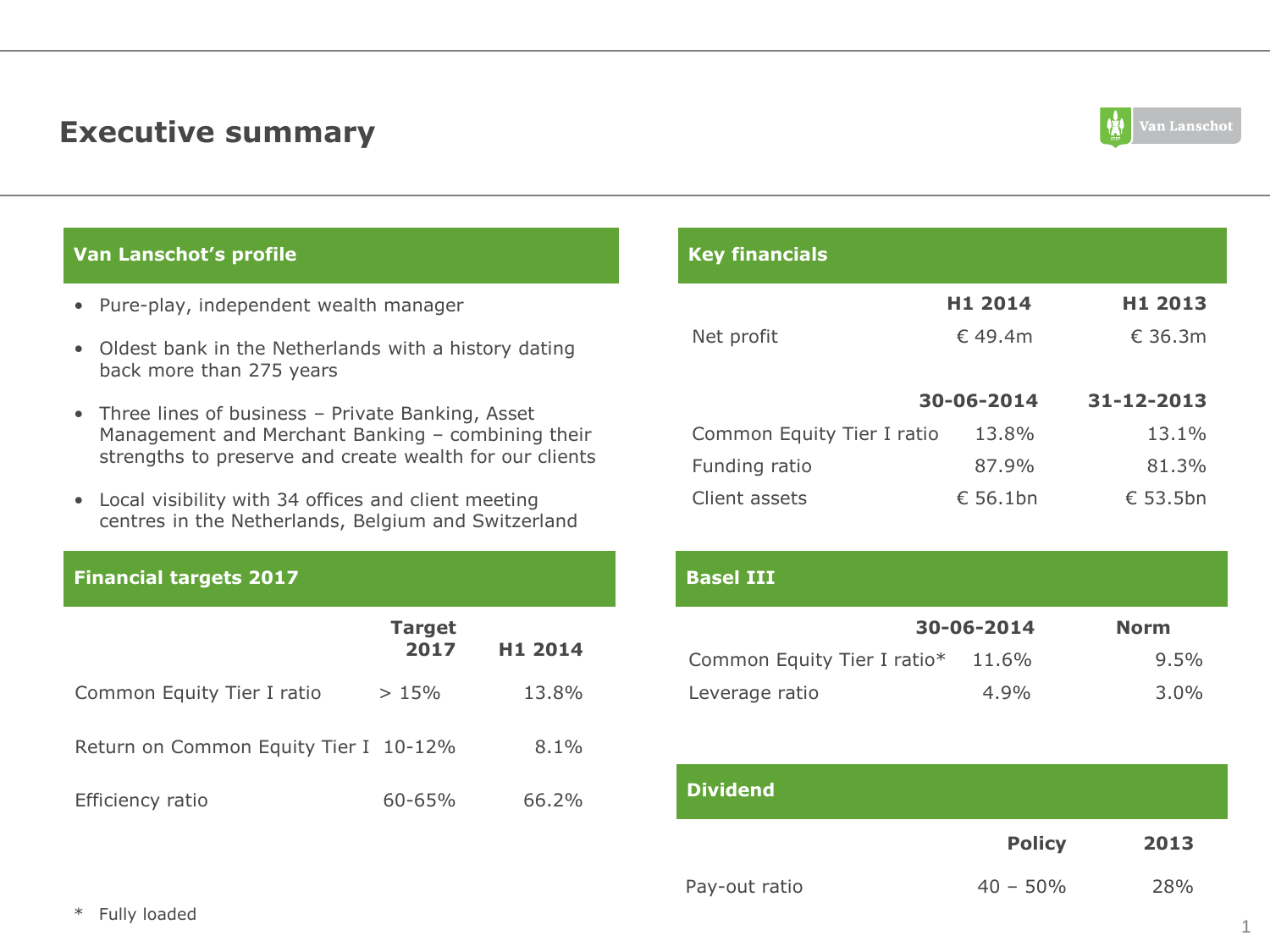

### **Profile of Van Lanschot and strategic review 2013 - 2017**

**2014 half-year results**

**Segment information**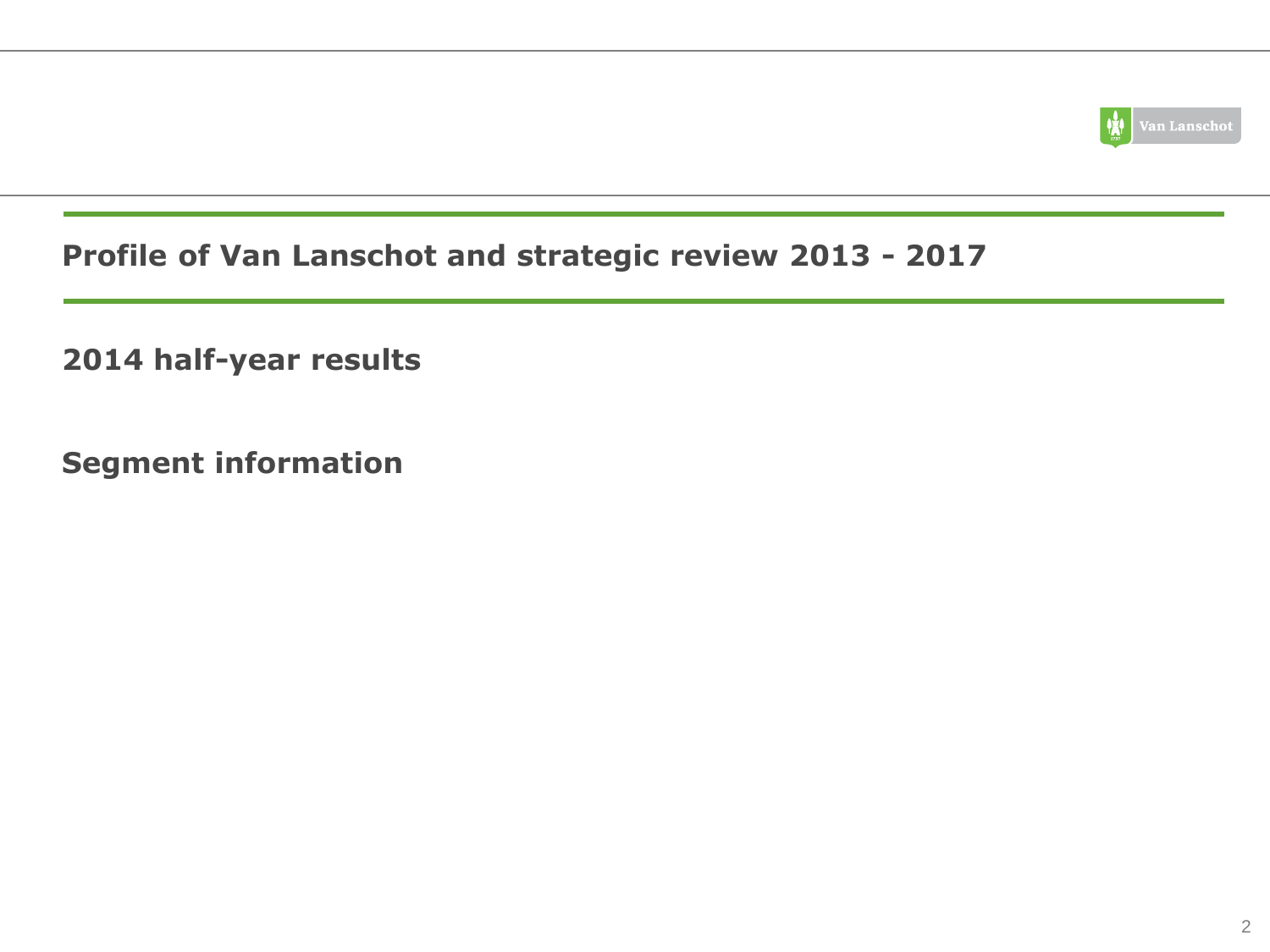### **Executive summary**



### **Strategy Progress**



- We choose to be a pure-play, independent wealth manager
- **Our objective is to preserve** and create wealth for our clients

- **Solid profit in H1 2014**
- **Growth in client assets**
- **Execution of strategic** initiatives on track

- **Private Bank of choice for high** net-worth individuals, entrepreneurs and family businesses
- **Specialised services for business** professionals and executives, healthcare professionals, and foundations and associations
- **Three service concepts: Personal** Banking, Private Banking and Private Office

### Private Banking The Asset Management Merchant Banking

- **Specialised EU investment** management boutique
- **Focus on a limited number of** high quality investment strategies in combination with integrated solutions for pension funds, insurance companies and **HNWIS**

- The most relevant boutique firm for corporates and institutional investors based on superior market knowledge in its niches
- Growth through increased share of served market niches based on leading advisory, research and trading knowledge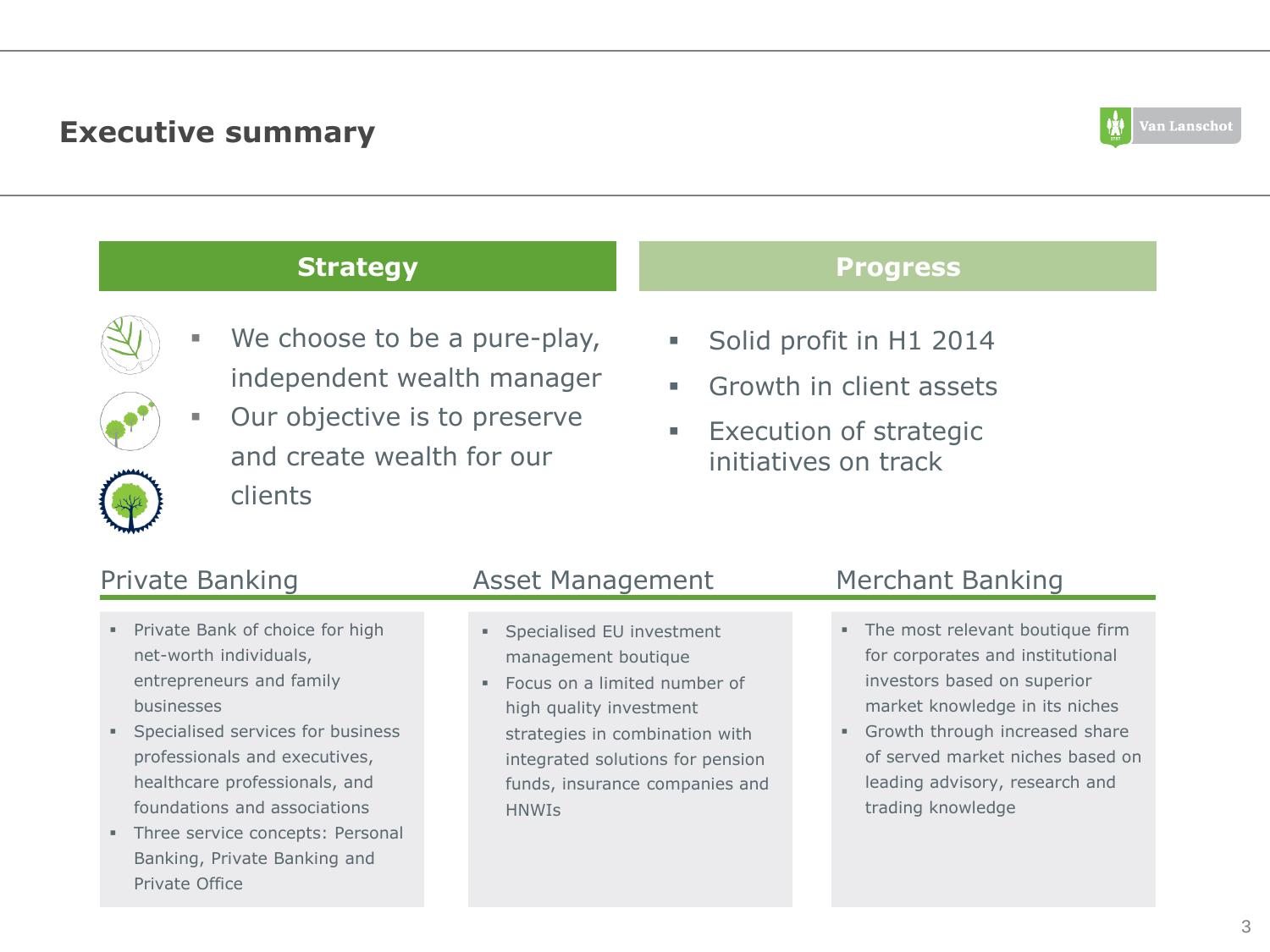### **Van Lanschot has chosen to be an independent wealth management firm**



### **Why wealth management?**

### *Building on our distinctive strengths*

We can build on our inherent strengths in private and institutional wealth management by working together for the benefit of new and existing clients

### *Supported by demographics and economic fundamentals*

There is room for a high-quality, high-service, independent wealth manager in the Benelux, leading to an attractive business model supported by demographics and macro economic fundamentals

### **Our commitment**

#### *Mission*

Preservation and creation of wealth for our clients

#### *Vision*

To be the preferred wealth manager for our domestic and international client base by providing top-quality advice and service, and superior risk-adjusted returns. And in doing so attract, develop and retain the best available talent in the market and provide an exciting, entrepreneurial working environment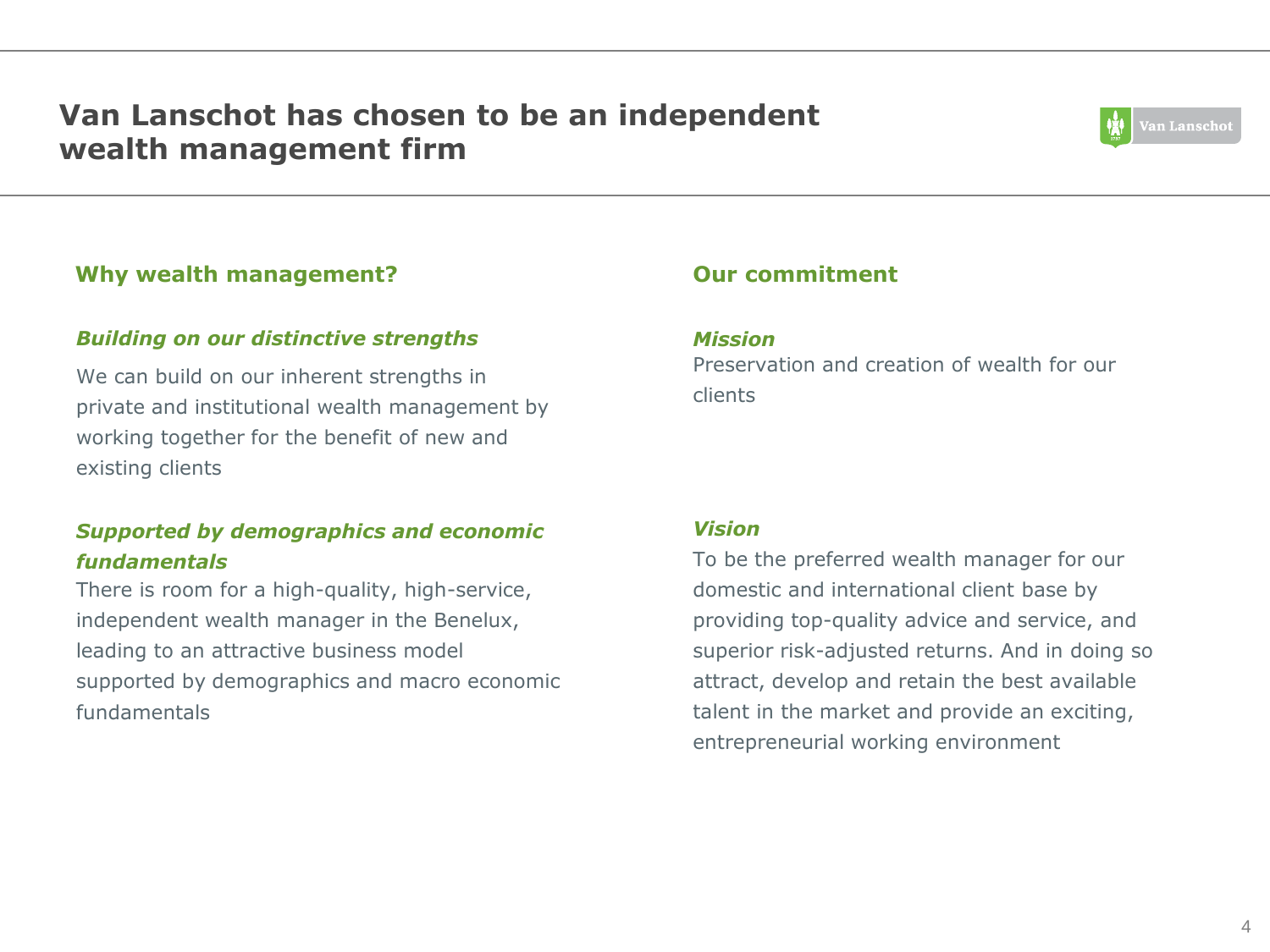### **We have created a three-pronged strategy to realise our strategic repositioning**



| <b>Focus</b>    | - Reinforced Private Banking offering with specific service concepts<br>- Specialist services for specific client segments (Entrepreneurs and family businesses,<br>business professionals and executives, healthcare professionals, and foundations and<br>associations)<br>- Continued focus on Asset Management and Merchant Banking<br>- Active reduction of activities without a clear link to Private Banking (e.g. Corporate<br>Banking: target 50% reduction of $\epsilon$ 4.4 bln in RWA in the coming 5 years) |
|-----------------|--------------------------------------------------------------------------------------------------------------------------------------------------------------------------------------------------------------------------------------------------------------------------------------------------------------------------------------------------------------------------------------------------------------------------------------------------------------------------------------------------------------------------|
| <b>Simplify</b> | - Transparent and simplified product and service offering<br>- Efficient organisation, with centralised teams for Private Banking mid-office and<br>investment expertise<br>- Lean IT and streamlined back office<br>- Significant reduction of cost base                                                                                                                                                                                                                                                                |
| <b>Grow</b>     | - Growth in all core segments:<br>• Private Banking: growing assets managed for our clients<br>• Asset Management: leveraging strong long-term track record in niche products and<br>integrated solutions and expanding client base geographically<br>• Merchant Banking: (selective) broadening of product offering combined with<br>extending geographic footprint                                                                                                                                                     |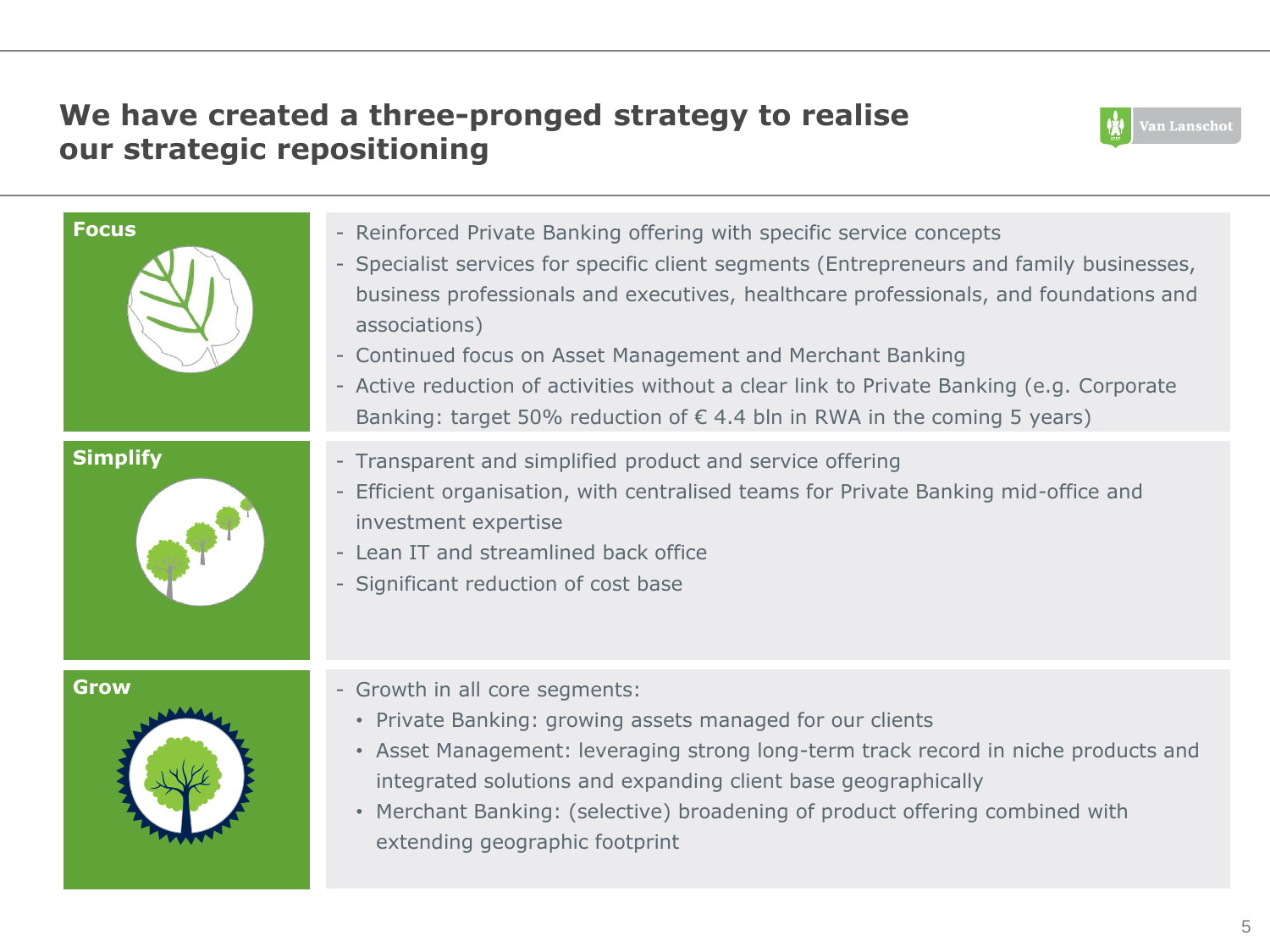### **Strategic priorities** Results in H1 2014 and priorities for next 12 months



|                                               | <b>Results in H1 2014</b>                                                                                                                                                                | <b>Priorities next 12 months</b>                                                                                                                                                                         |
|-----------------------------------------------|------------------------------------------------------------------------------------------------------------------------------------------------------------------------------------------|----------------------------------------------------------------------------------------------------------------------------------------------------------------------------------------------------------|
| <b>Private Banking</b><br>turnaround          | Evi developing towards $\epsilon$ 1 billion<br>Significant progress on establishing new service<br>offerings                                                                             | • Marketing campaign for Private Banking<br>Launch of Savings & Deposit account<br>• Launch of compliant proof investing for<br><b>Business Professionals &amp; Executives</b><br>Enrich online offering |
| <b>Asset Management</b><br>growth             | New mandates in fiduciary real estate and<br>credits<br>• Global small cap strategy launched<br>Good results in third party distribution,<br>additional products approved by Dutch banks | • Capitalise on promising pipeline<br>Introduction global real estate strategy<br>. Roll out of new portfolio management and<br>risk systems                                                             |
| <b>Merchant Banking</b><br>focus continued    | · Solid market share in core sectors<br>Strong performance in Structured Products and<br>Debt Advisory                                                                                   | • Focus on strengthening positions in<br>targeted niches                                                                                                                                                 |
| <b>Corporate Banking</b><br>portfolio run-off | • RWA reduction on track, interest margin<br>improvement above target<br>• Centralisation results in improved knowledge<br>sharing and efficiency gains                                  | • Continued run-off of real estate and<br>corporate lending portfolios<br>• Continued effort to improve margin and<br>reduce RWA                                                                         |
| IT / Operations<br>transformation             | • 80% of clients opted for online bank<br>statements<br>Rationalisation of payments products<br>Start of mortgage products rationalisation                                               | · Implementation of new CRM system<br>Further product rationalisation<br>Migration of savings products to new<br>platform                                                                                |
| <b>Streamlining</b><br>organisation           | Further FTE reduction realised<br>Transfer of corporate departments to<br>Amsterdam                                                                                                      | • Change governance to reflect strategy<br>· Implementation of additional efficiency<br>measures                                                                                                         |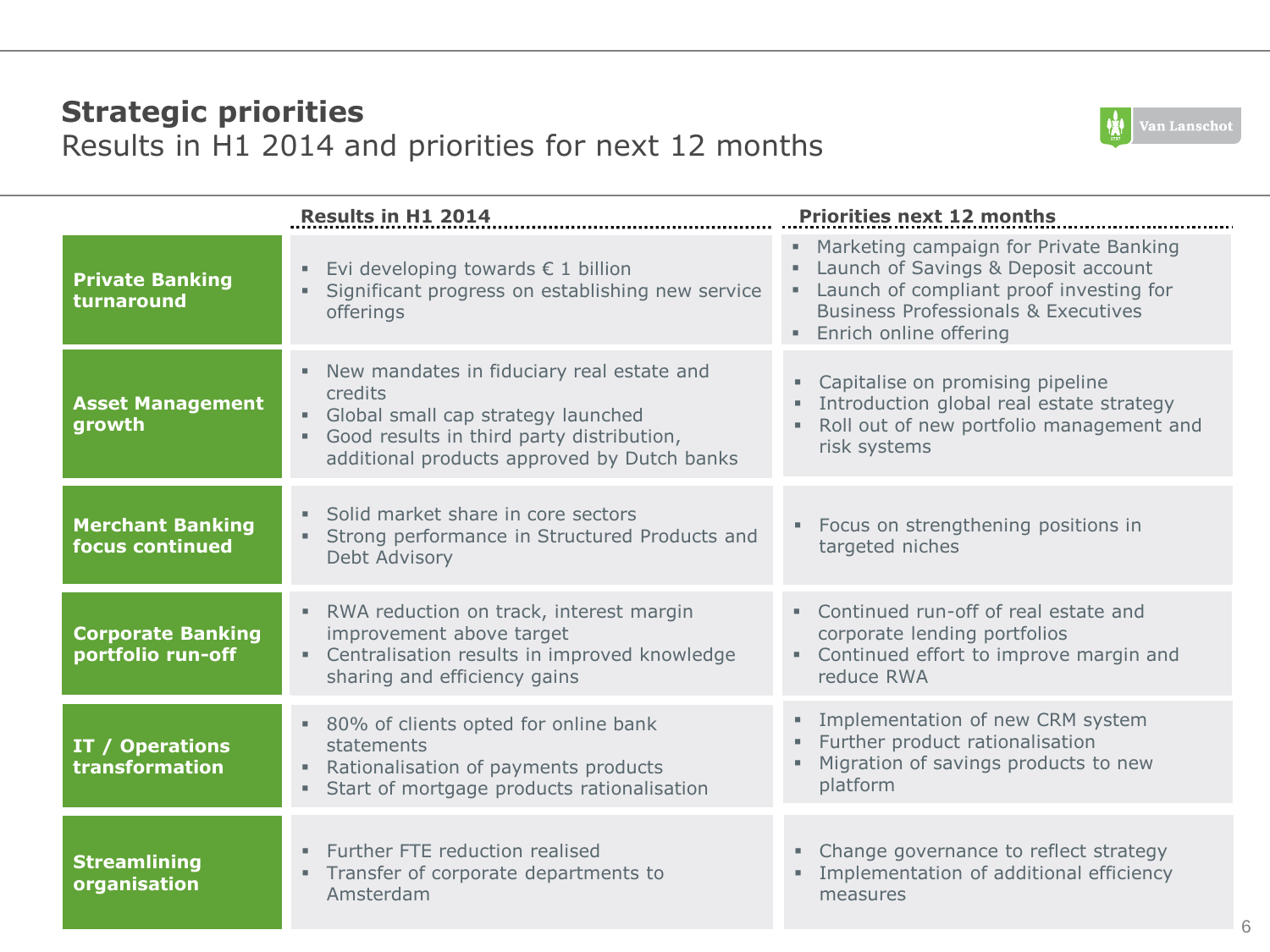### **Van Lanschot is a two-tier board company**



#### **Board of Managing Directors**



**Karl Guha (1964) Chairman of the Board**

**Constant Korthout (1962) CFO / CRO**



**Arjan Huisman (1971) COO**



**Richard Bruens (1967)** *Private Banking*



**Ieko Sevinga (1966)** *Corporate Banking*

Background: CRO at UniCredit Banking Group Background: 18 years at Robeco Group, since 2002 as Boston Consulting Group CFO

Background: Partner with

Background: Management team ABN AMRO Private Banking International

Background: Director of Kempen & Co

**7**

#### **Supervisory Board**

- Former CFO ABN AMRO, former Board member Dutch Central Bank - Former CFO of Aegon - Honorary chairman of KBC Group, former CEO KBC Group - Independent investor - Chairperson of Stibbe law firm - **Tom de Swaan, Chairman (1946)** - **Jos Streppel, Deputy Chairman (1949)** - **Willy Duron (1945)**  - **Godfried van Lanschot (1964)** - **Heleen Kersten (1965)** - **Jeanine Helthuis (1962)**
	- Former CEO of Monuta

7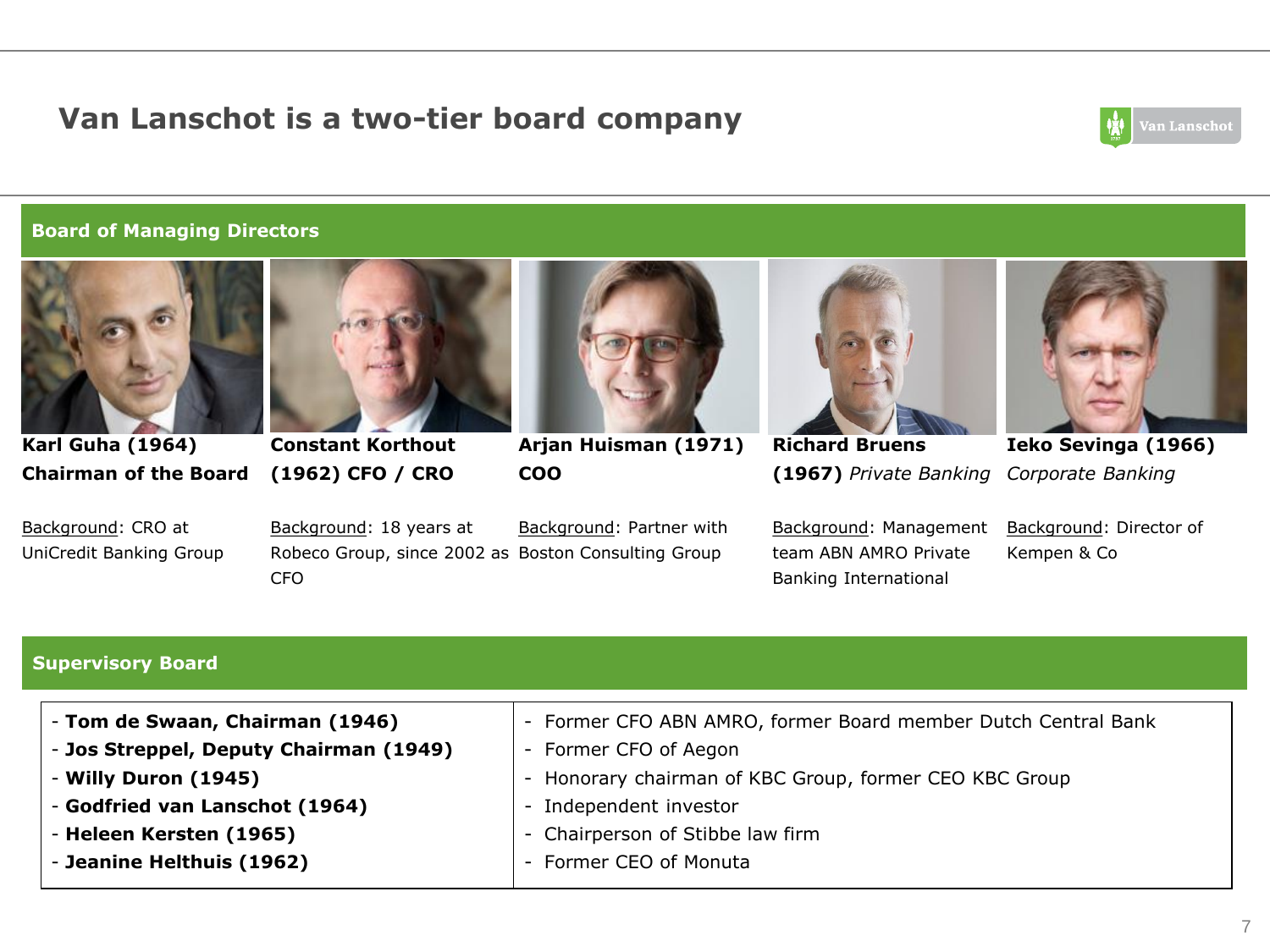### **Van Lanschot is listed on the Amsterdam stock exchange and has a stable shareholder base**



### **Holders of depositary receipts**

- Van Lanschot was listed on Euronext Amsterdam in June 1999
- Van Lanschot's issued share capital consists of ordinary shares A
- These shares are held by *Stichting Administratiekantoor van gewone aandelen A Van Lanschot* (the Trust)
- The Trust has issued depositary receipts for these shares, which are listed and traded on Euronext Amterdam
- In compliance with chapter 5.3 of the Dutch Financial Supervision Act the following holdings of depositary receipts have been included in the Substantial Holdings register of the Netherlands Authority for the Financial Markets

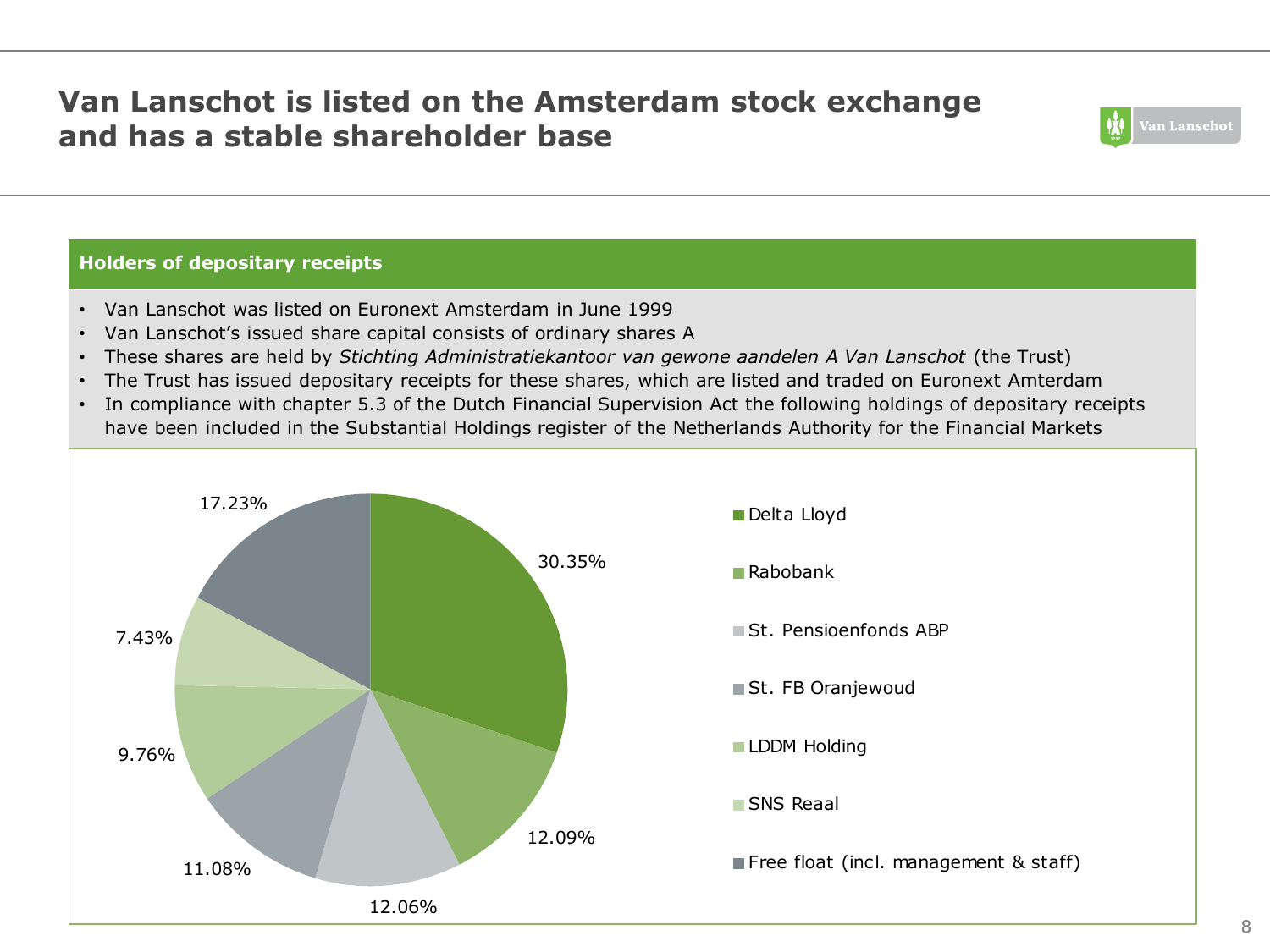### **Van Lanschot's solid profile is reflected in its strong creditworthiness**



- Long-term credit rating: A-
- Outlook long-term credit rating: Negative
- Short-term credit rating: F2
- Latest press release: 30-09-2014
- Rating has been reconfirmed since 2009

#### **Fitch Standard & Poor's**

- Long-term credit rating: BBB+
- Outlook long-term credit rating: Stable
- Short-term credit rating: A-2
- Latest press release: 04-11-2014
- Outlook revised to Stable form Negative in November 2014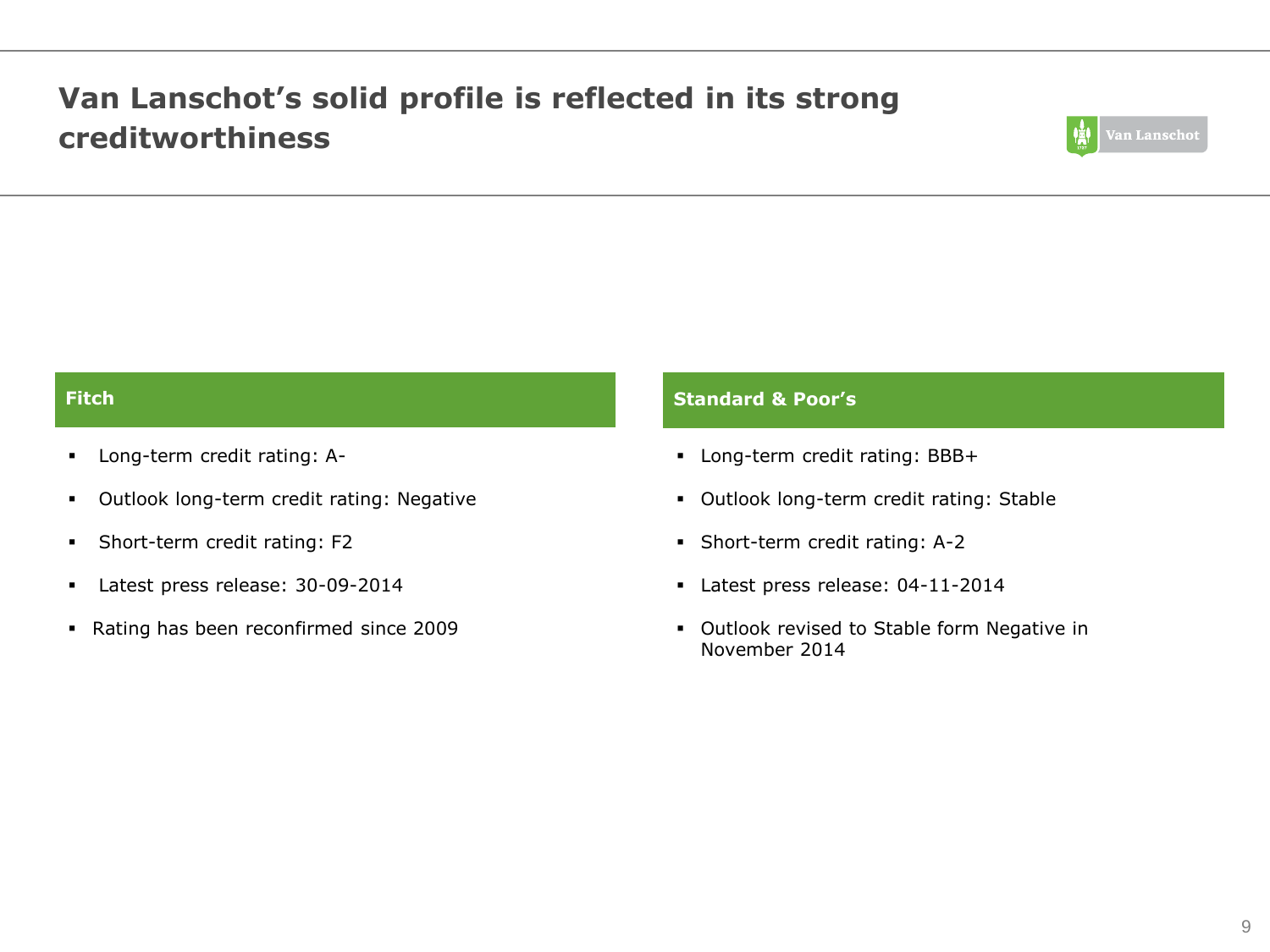### **Evolution into an independent Private Bank**



#### **1737 2014 1737 1-7-1991 29-6-1999 30-9-2004 2-1-2007 14-05-2013 Established as First branch Listed on Acquisition Acquisition Strategic Review: a trading opened in Euronext CenE Bankiers Kempen & Co focus on private house in BelgiumAmsterdam banking, asset**  CENE **IN** BANKIERS **'s-Hertogenbosch management and KEMPEN & CO** Merchant Bank **merchant banking**

• Our objective is to preserve and create wealth for clients

- We choose to be a pure-play, independent wealth manager
- We strongly believe that wealth management offers attractive growth opportunities and that we have inherent and distinctive strengths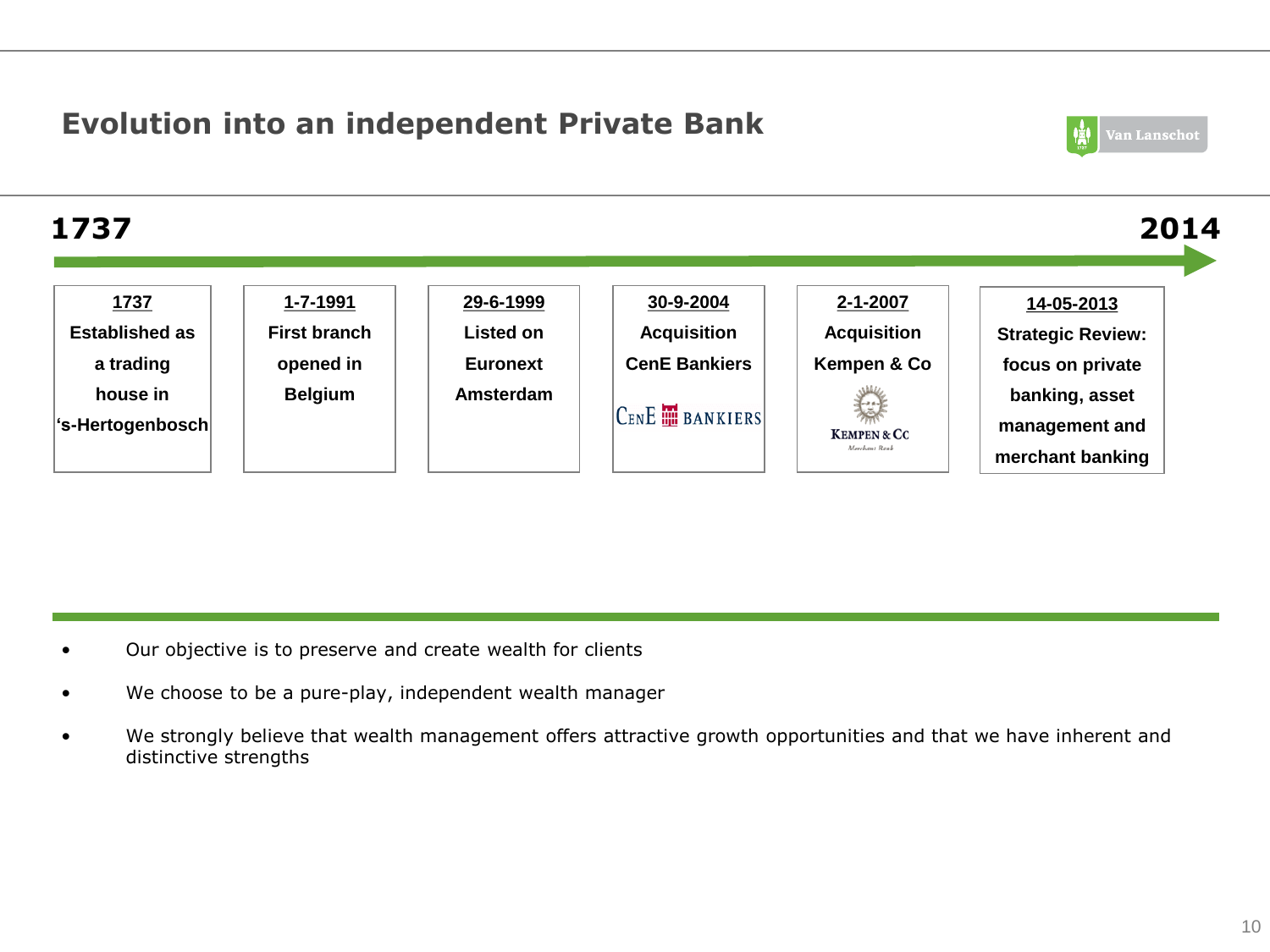

### **Profile of Van Lanschot and strategic review 2013 - 2017**

**2014 half-year results**

**Segment information**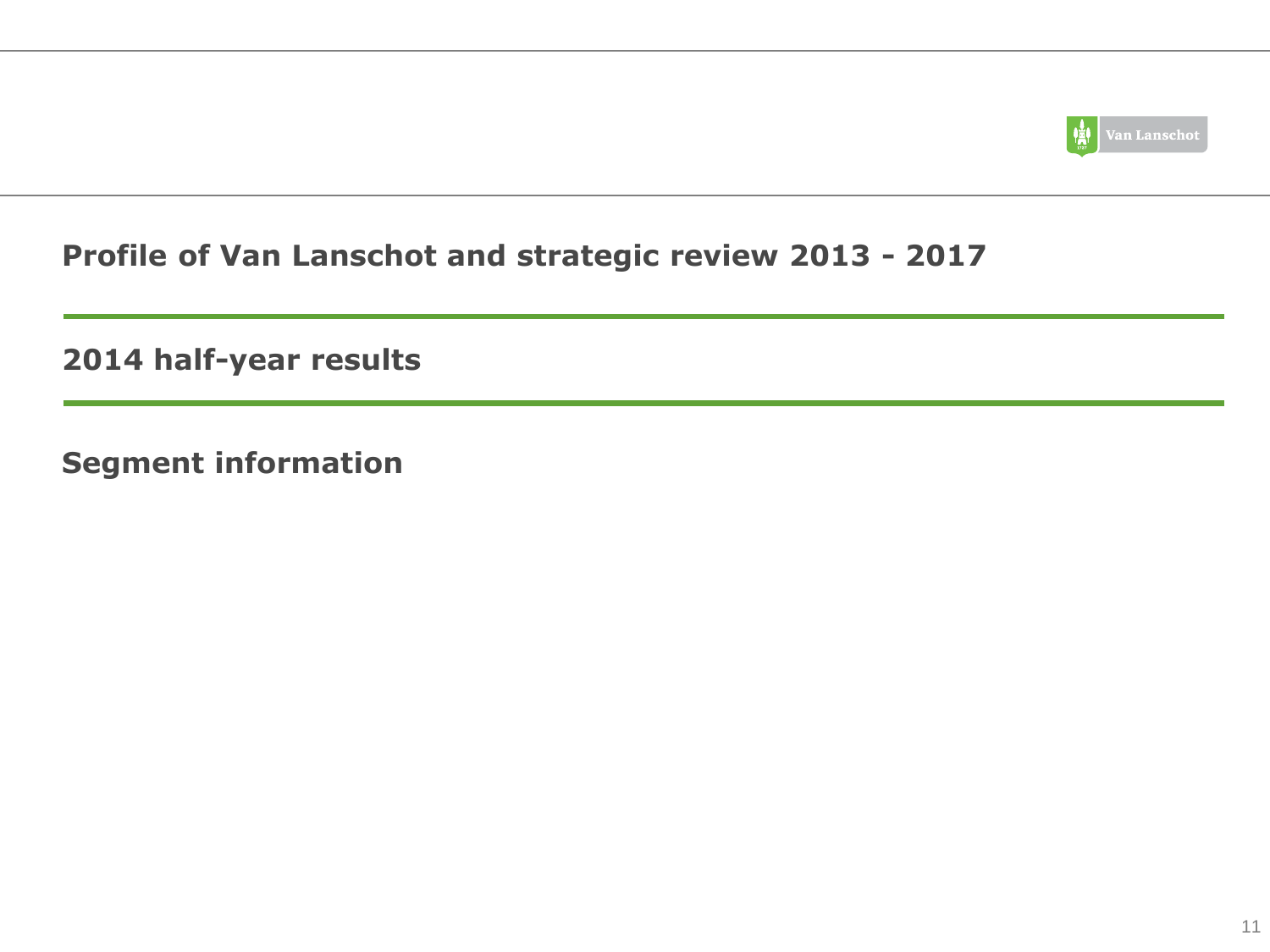### **2014 half-year results**  Highlights



| Solid profit<br>H1 2014                                                   | Net profit +36% to $\epsilon$ 49.4 million (H1 2013: $\epsilon$ 36.3 million)<br>- Underlying net profit $\epsilon$ 54.1 million (H1 2013: $\epsilon$ 40.3 million)<br>Income from operating activities $+5\%$<br>$-$<br>Cost reduction on track; personnel costs lower, other administrative expenses higher<br>$ \,$<br>- Loan loss provisioning -14% |
|---------------------------------------------------------------------------|---------------------------------------------------------------------------------------------------------------------------------------------------------------------------------------------------------------------------------------------------------------------------------------------------------------------------------------------------------|
| <b>Growth in</b><br>client assets                                         | Client assets increase to $\epsilon$ 56.1 billion<br>- Inflow of discretionary mandates and savings and deposits in Private Banking<br>- Evi developing towards € 1 billion<br>- Discretionary mandates comprise 41% of Private Banking assets under management<br>- Asset Management obtained major mandates of two Dutch pension funds                |
| <b>Further</b><br>strengthening of<br>capital base and<br>funding profile | <b>Common Equity Tier I ratio grows to 13.8%</b><br>Leverage ratio 4.9%<br>$\overline{\phantom{a}}$<br>Fully-loaded Basel III Common Equity Tier I ratio 11.6%<br>Well diversified funding profile: funding ratio grows to 87.9%, supplemented by successful<br>wholesale market transactions                                                           |
| <b>Execution of</b><br>strategy on track                                  | Good progress in execution of strategy<br>- Private Banking transformation well on track and focussed on growth<br>- Asset Management & Merchant Banking expanding in their niches<br>- Corporate Banking on track; capital release and margin improvement in 2014<br>- Incremental steps taken to simplify products, processes and organisation        |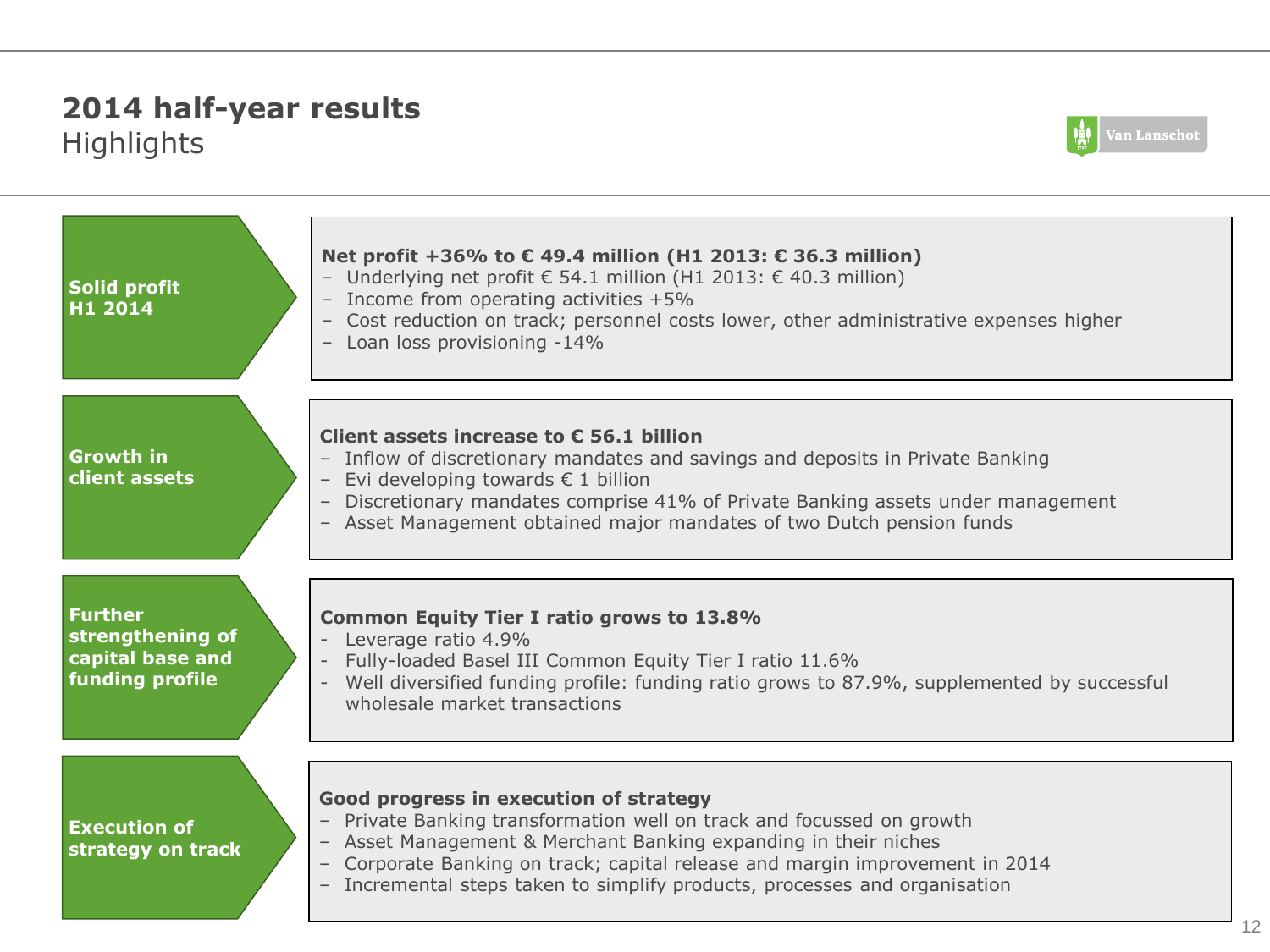### **2014 half-year results**  Key figures



| $\epsilon$ million                                       | H1 2014 | H <sub>2</sub> 2013 | H1 2013 | $H1-14$<br><b>vs H1-13</b> |
|----------------------------------------------------------|---------|---------------------|---------|----------------------------|
| Commission                                               | 113.8   | 115.3               | 119.5   | $-5%$                      |
| Interest                                                 | 106.6   | 106.0               | 107.9   | $-1\%$                     |
| Other income                                             | 74.0    | 27.6                | 53.5    | 38%                        |
| <b>Income from operating activities</b>                  | 294.4   | 248.9               | 280.9   | 5%                         |
| Operating expenses                                       | 195.0   | 187.7               | 187.2   | 4%                         |
| Non-recurring charges                                    | 6.2     | 1.9                 | 6.1     | 2%                         |
| <b>Gross result after non-recurring charges</b>          | 93.2    | 59.3                | 87.6    | 6%                         |
| Addition to loan loss provision                          | 35.5    | 62.2                | 41.5    | $-14%$                     |
| Other impairments                                        | 4.7     | $-2.6$              | 5.0     | $-6%$                      |
| <b>Operating profit before tax</b>                       | 53.0    | $-0.3$              | 41.1    | 29%                        |
| Operating profit before tax of non-strategic investments | 1.6     | $-3.6$              | 0.2     |                            |
| Income tax                                               | 5.2     | $-1.1$              | 5.0     | 4%                         |
| <b>Net profit</b>                                        | 49.4    | $-2.8$              | 36.3    | 36%                        |
| Underlying net profit excluding non-recurring charges    | 54.1    | $-1.4$              | 40.3    | <b>34%</b>                 |
| Efficiency ratio (%)                                     | 66.2%   |                     |         |                            |
|                                                          |         |                     |         |                            |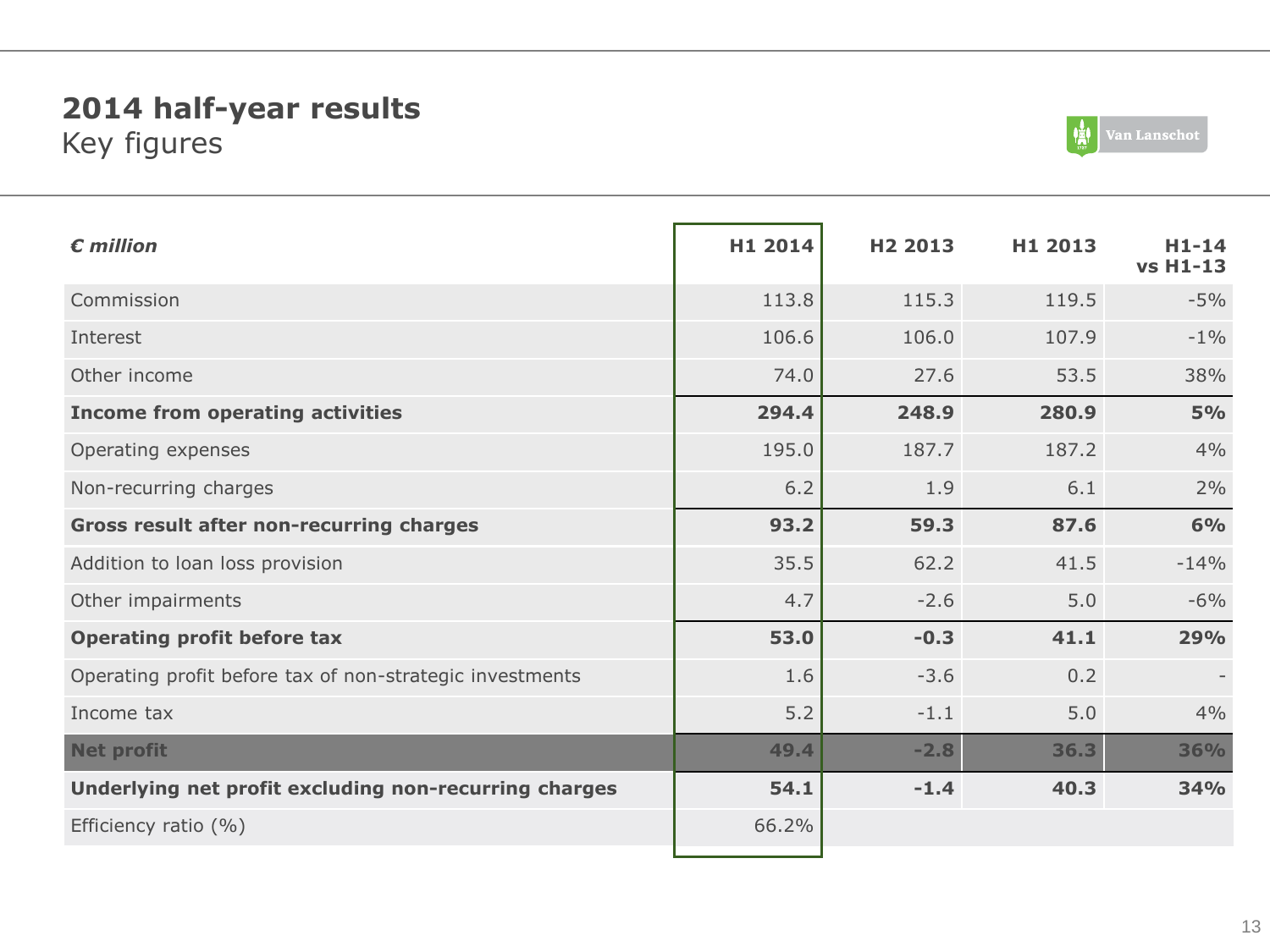

#### **H1 2014 net profit € 49.4 million**

**Solid profit in H1 2014**

Thanks to higher other income and lower loan losses

- **Lower commission income due** to lower income Merchant Banking; stable securities commission income
- **Pressure on interest income** following from loan book reduction, partly compensated by repricing
- Increase in other income due to gain on sale of a participation and financial transactions
- **Cost reduction on track**
- $\blacksquare$  Lower addition to loan loss provision

### **Underlying net profit € 54.1 million**

### **Key drivers of profit in H1 2014 (€ million)**

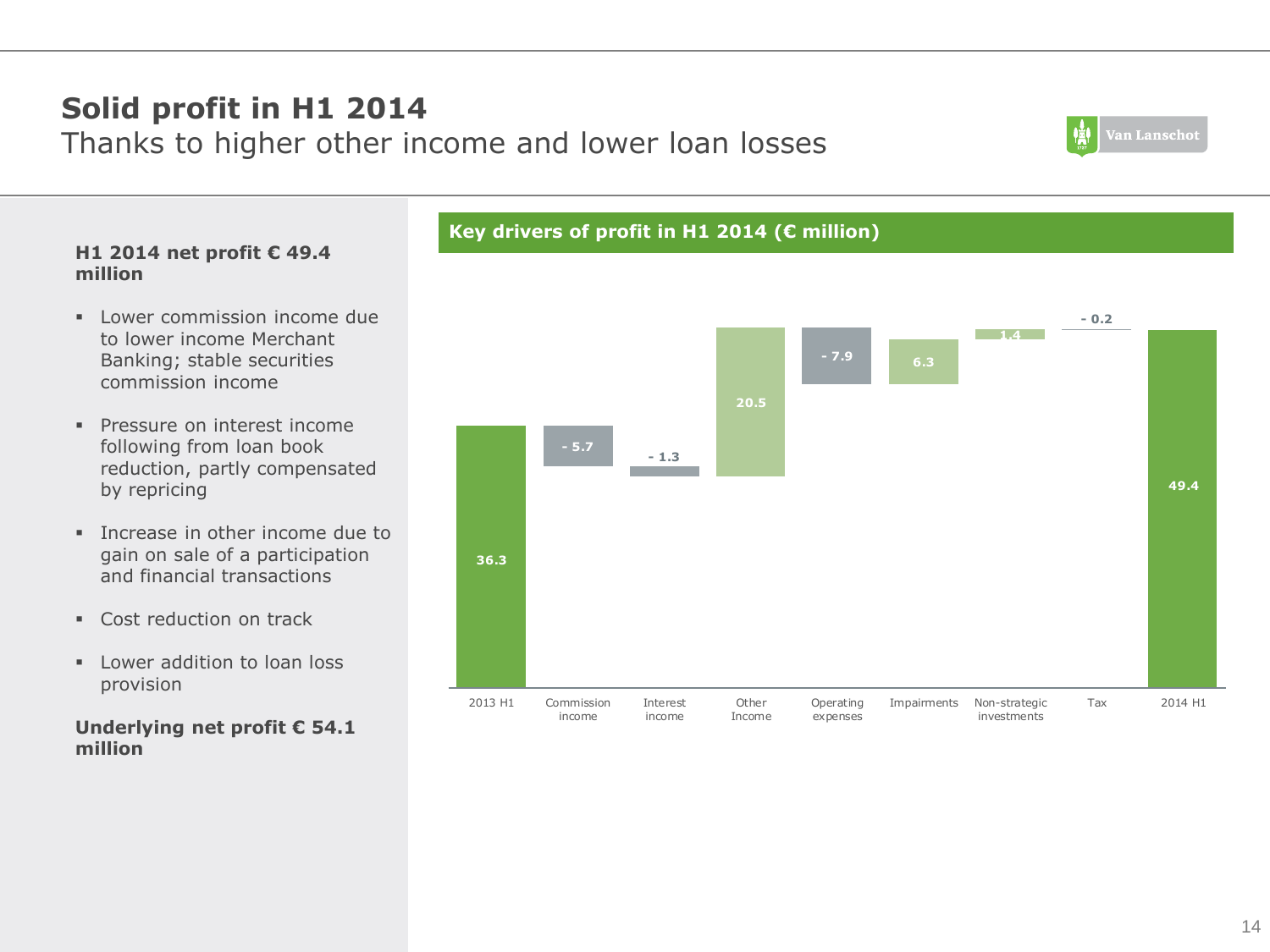### **Securities commission stable at € 94.9 million** Total commission income decreases 5% to  $\epsilon$  113.8 million



Lower commission income due to lower other commission; stable securities commission.

Securities commission:

- **Introduction of new fee** structure leads to shift from non-recurring transaction fees to recurring management fees\*. Only 16% is related to transactions (24% in H1 2013)
- **Recurring management fee** increases in line with growth in assets under discretionary management

Other commission:

 Merchant Banking: lower compared to strong H1 2013



### **Securities commission (€ million)**

**Commission income (€ million)**



Management fees include performance fees, advisory fees and service fees

#### Recurring Non-recurring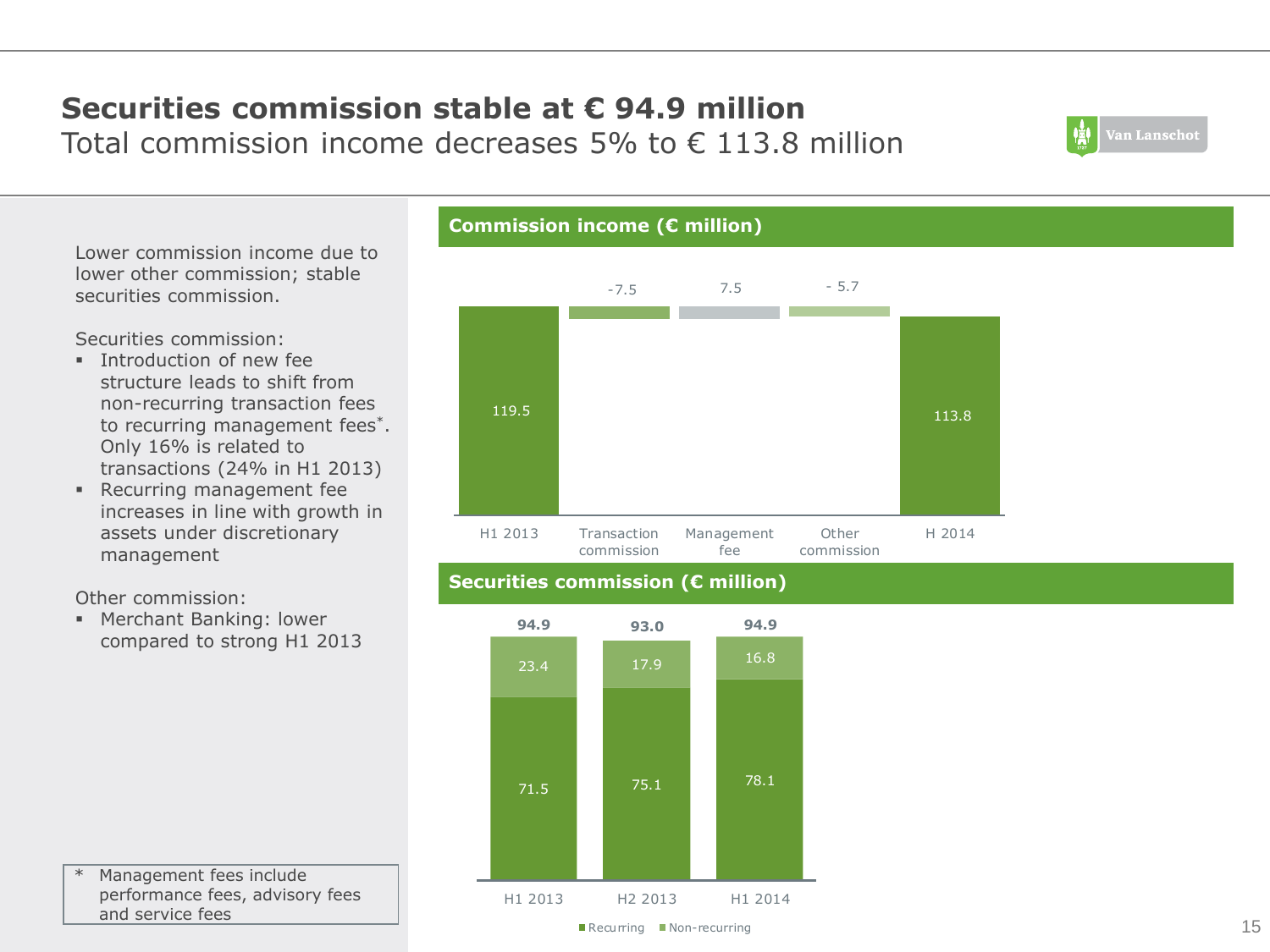# **Interest income stable, despite reduction of loan book**

Higher clean interest margin\* offset by lower hedge results

**Interest income down 1% at € 106.6 million, interest margin H1 2014 1.21% (H1 2013: 1.23%)**

- **Interest income positively** influenced by repricing of the private and corporate loan portfolio, growth of investment portfolio and lower savings and deposit rates
- **Interest income negatively** influenced by low interest rate environment impacting variable rate loans, focus on loan book reduction and higher level of savings and deposits

**Clean interest margin\* increases to 1.27% (H1 2013: 1.22%)**





**Interest margin (%)**

**Interest income (€ million)**



 $'$  Clean interest margin = interest margin adjusted for initial loan commission, penalty interest, etc. .<br>Van Lanschot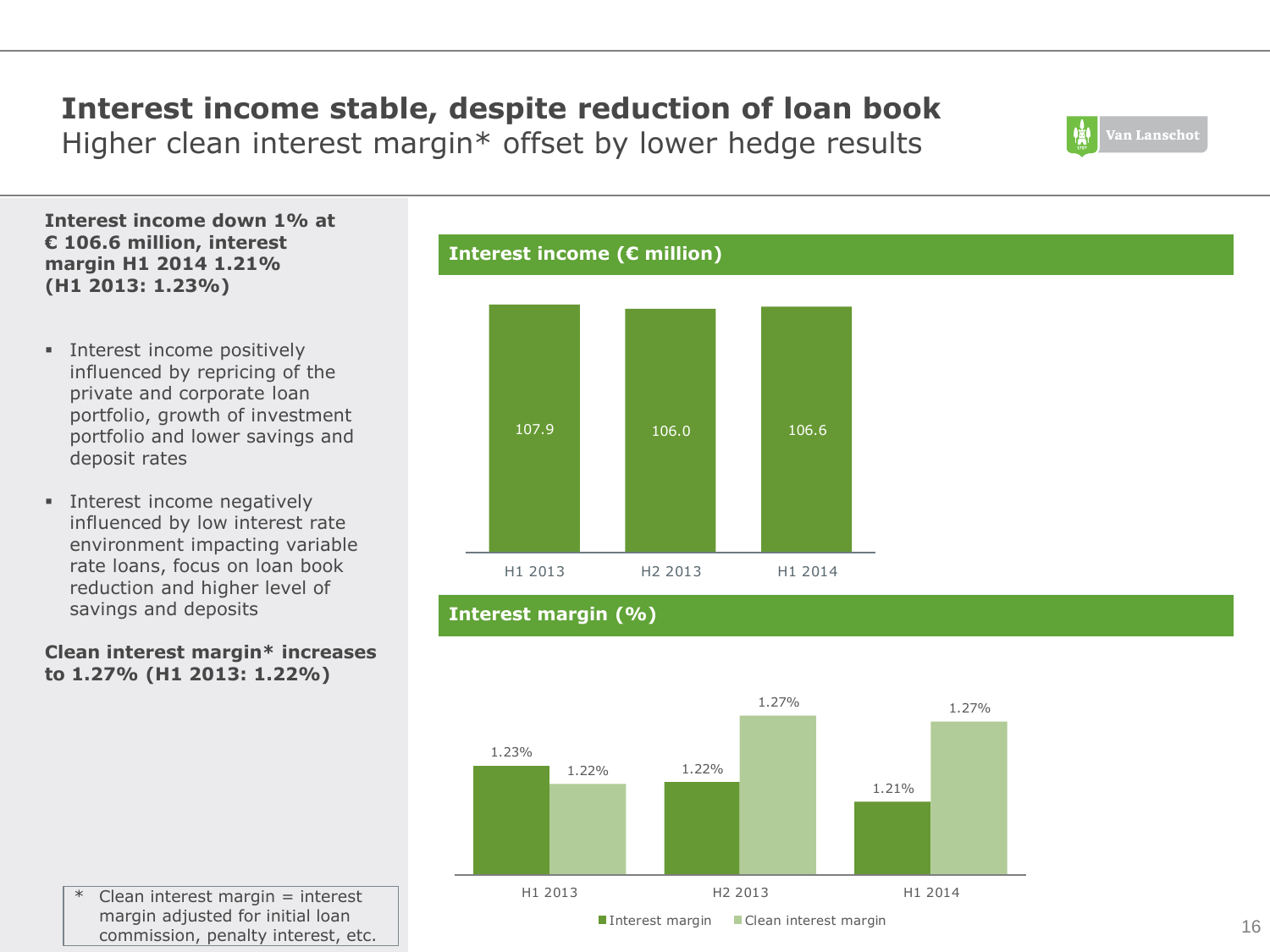### **Other income increases to € 74.0 million** Gain on sale of a participation and financial transactions

- Sale of the 21% stake of Van Lanschot Participaties in DORC Holding BV resulted in a material gain
- Van Lanschot Participaties is part of the regular activities of Van Lanschot and invests in stable, medium-sized enterprises in the Netherlands with strong management

# 41.7 24.6 34.0 11.8 3.0 40.0 **53.6 27.6 74.0** H1 2013 H2 2013 H1 2014

- **Income from securities and associates**
- **Profit on financial transactions**



### **Other income (€ million)**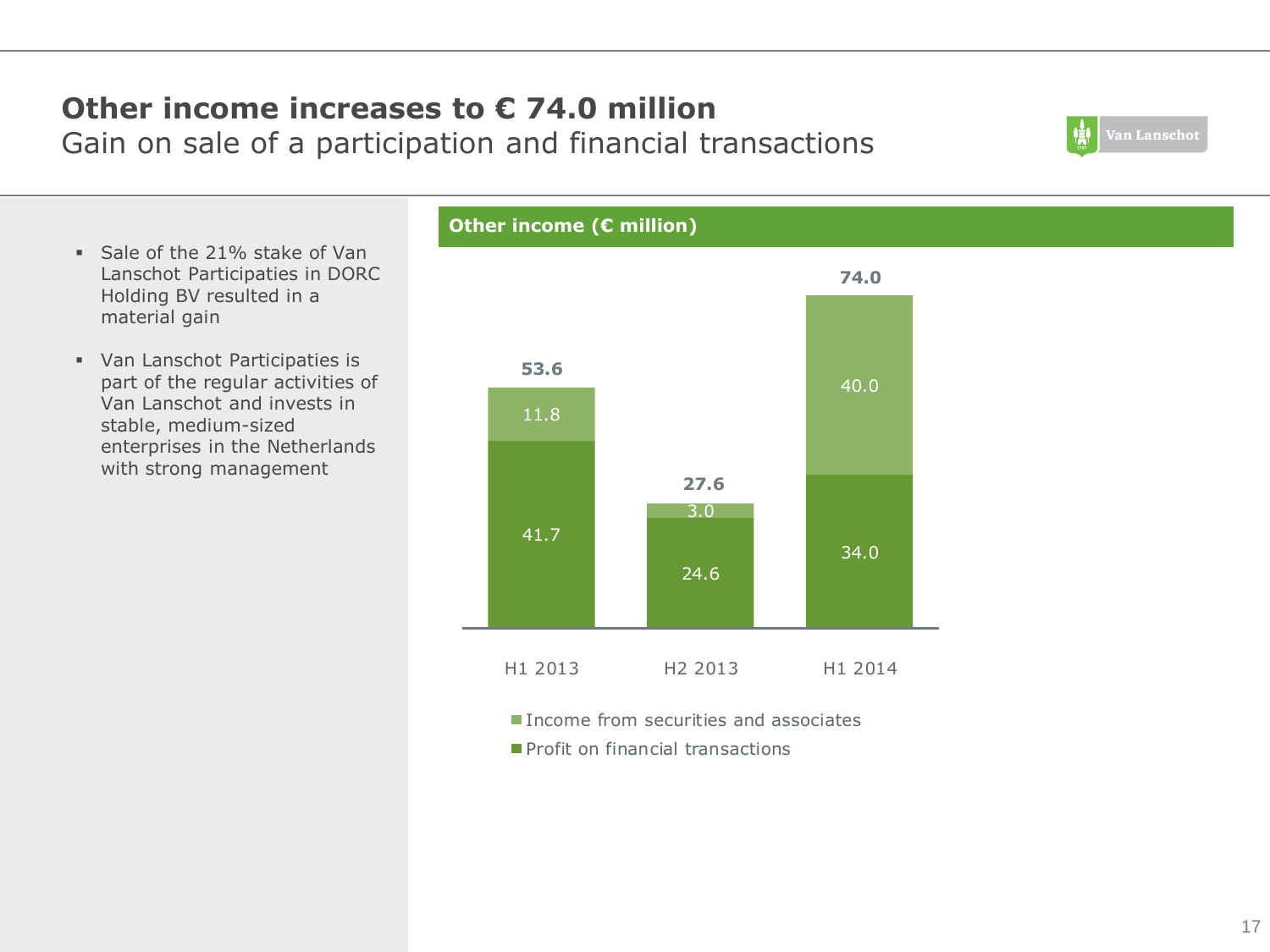# **Cost reduction on track**

Personnel costs lower, other administrative expenses higher

### **Operating expenses up 4% to € 195.0 million**

- After a total cost reduction of 9% in 2012 and 2013 costs will stabilize this year
- Personnel costs down 7% mainly due to FTE reduction
- **•** Other administrative expenses up 24%
	- **Higher other operating** expenses because of resolution levy related to nationalisation of SNS Reaal (H1 2014:  $\epsilon$  5.6 million)
	- **Lower marketing and** IT costs in H1 2013 pending results of strategic review

### **Operating expenses (€ million)**



### **FTE development**



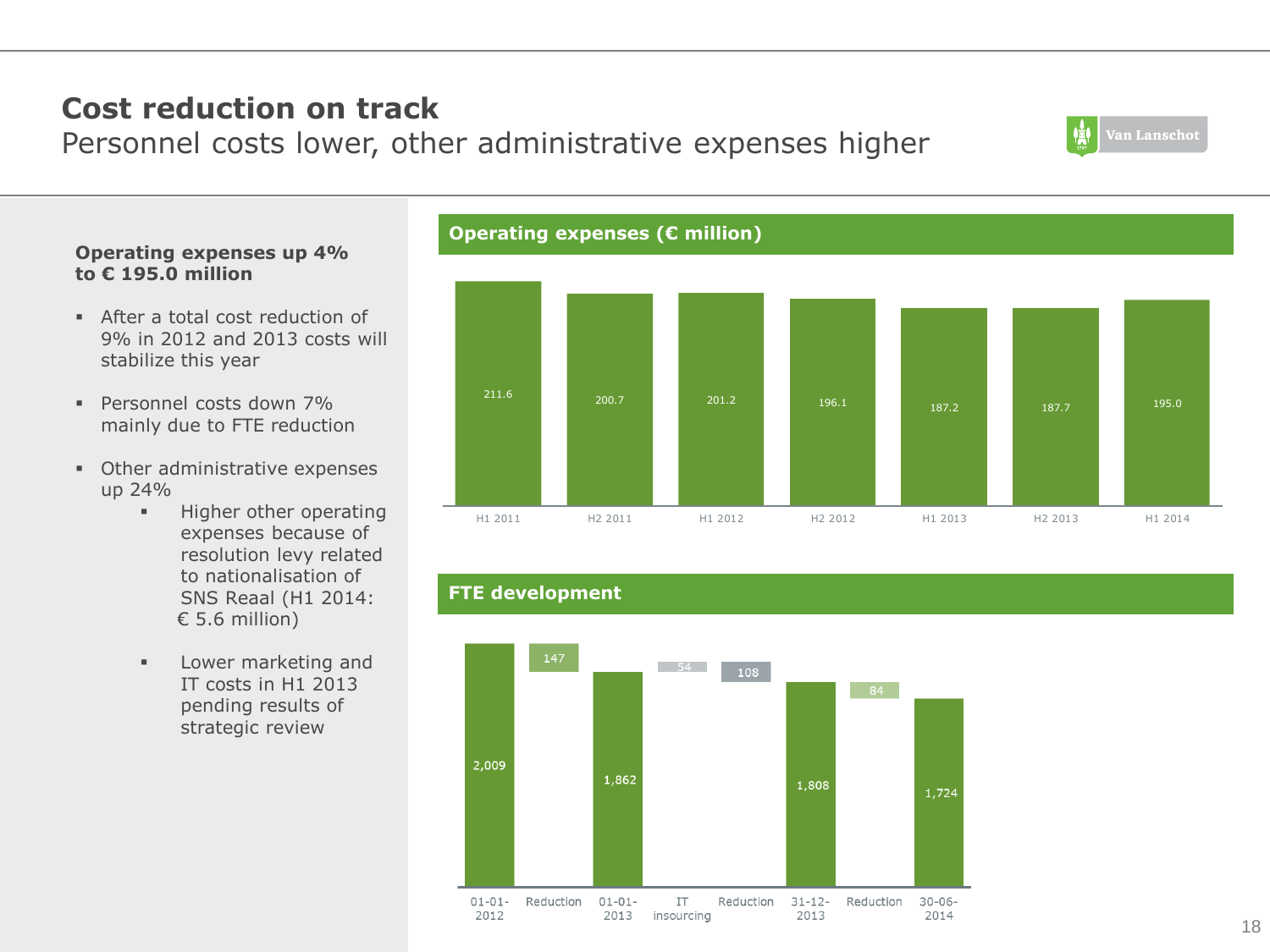### **Growth in client assets**

Strong market performance and inflow of assets under discretionary **Van Lanschot** management

#### **Client assets grow 5% to € 56.1 billion**

- **Savings and deposits up 3% to**  $€ 10.5$  billion
- Assets under management up 5% to € 45.6 billion
- **Outflow of non-discretionary** mandates, related to the introduction of a new proposition and pricing, offset by inflow of discretionary mandates and strong market performance
- **Share of discretionary** mandates in total Private Banking assets under management increased to 41% (2013: 40%)
- **Evi van Lanschot, our online** savings and investment proposition, is developing towards € 1 billion





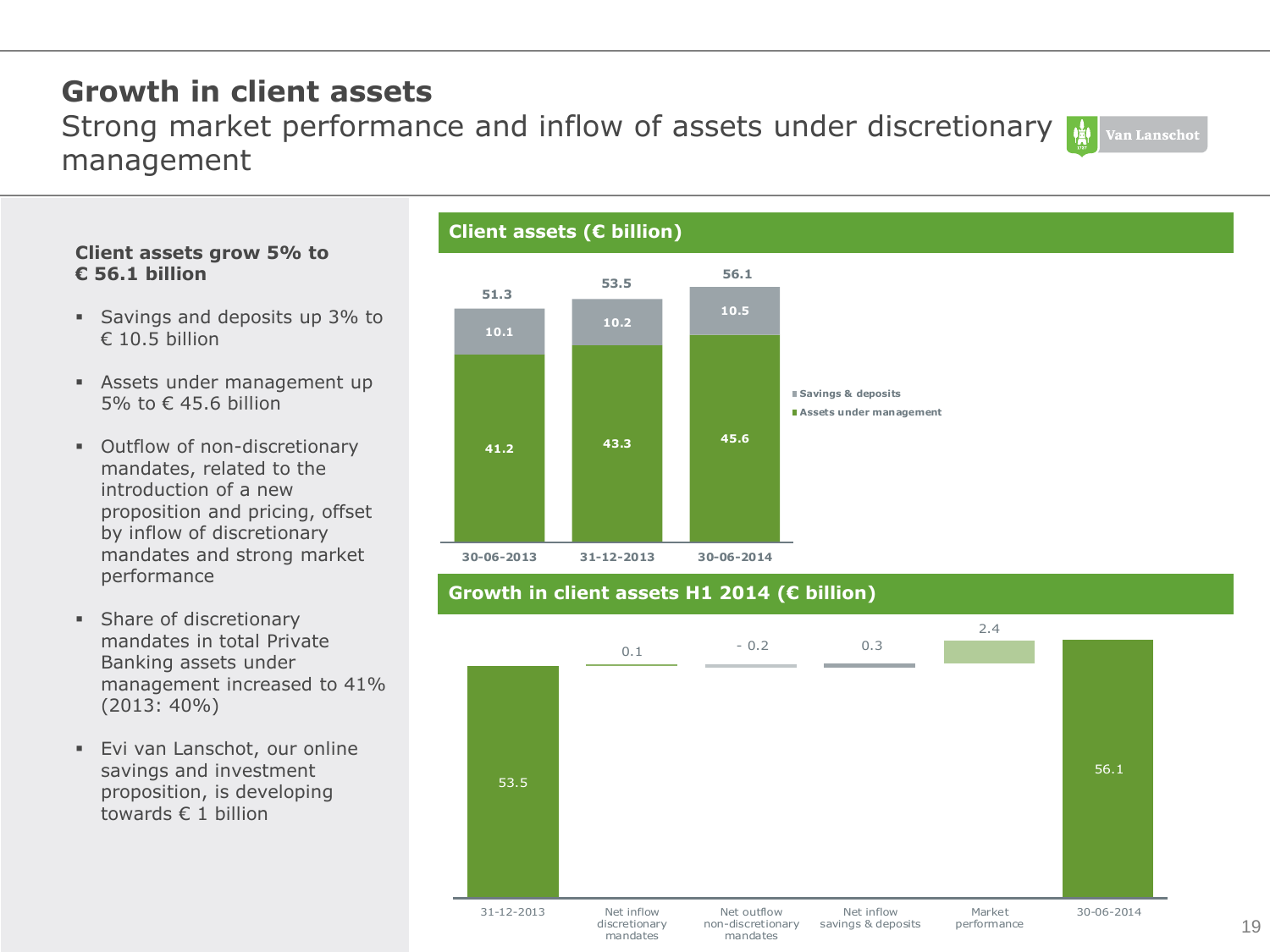### **Deleveraging continues**

Steady reduction in loan book in line with strategy



#### **Total loan book € 11.9 billion; 4% reduction in H1 2014**

#### **Mortgages**

- 51% of the loan book is made up of mortgages to wealthy individuals
- Accelerated repayment of mortgages continues and new business remains limited
- Mortgage book down by 3% in H1 2014

#### **Other private banking loans**

**This includes loans to** healthcare professionals, business professionals & executives, security-backed loans and foreign mortgages

#### **Corporate loans**

 Corporate loans down in line with focus on wealth management

#### **Real estate**

**Focus by specialist CRE team** leads to reduction in real estate loans of 3%

| $\epsilon$ million          | 30-06-2014 | 31-12-2013 | Δ      |
|-----------------------------|------------|------------|--------|
| Mortgages                   | 6,269      | 6,483      | $-3%$  |
| Other private banking loans | 1,565      | 1,695      | $-8%$  |
| Corporate loans             | 2,441      | 2,610      | $-6%$  |
| Real estate                 | 1,975      | 2,036      | $-3%$  |
| Provision                   | $-321$     | $-333$     | $-4\%$ |
| <b>Total</b>                | 11,929     | 12,491     | $-4%$  |
|                             |            |            |        |

### **Loan book at 30-06-2014 (€ 11.9 billion)**

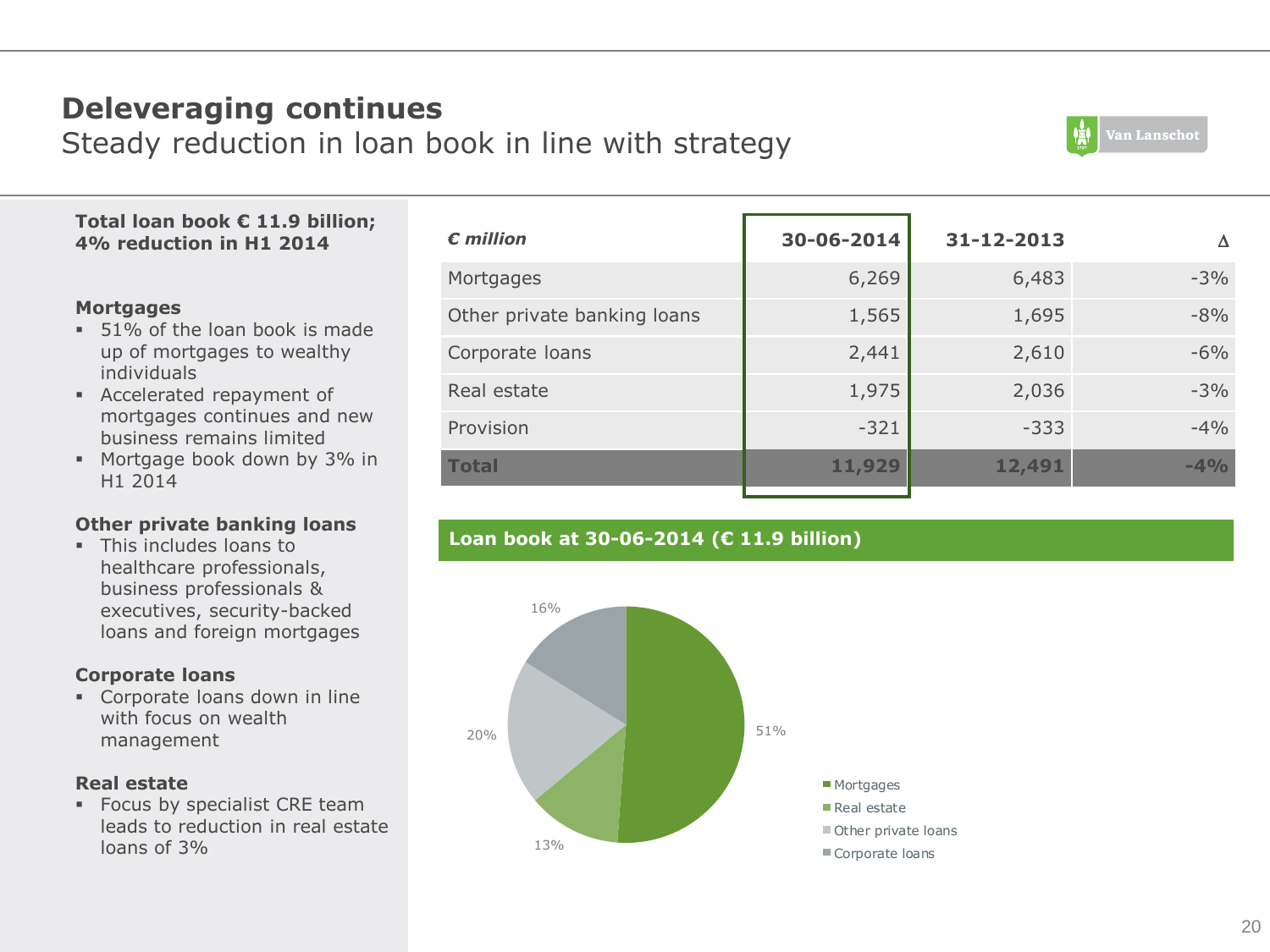### **Loan impairment charges**

Loan loss provisioning continues to trend down



#### **Addition to loan loss provisions down 14% on H1 2013**

#### **Mortgages: -18%**

- **Loan losses on mortgage book** traditionally very low: addition to loan loss provisions in H1 2014 only 17% of total, while the mortgage book represents 51% of the total loan book
- NPLs remain low at 1.8%

#### **Other private banking loans: -59%**

 NPLs influenced by a few larger items

#### **Corporate loans: -6%**

Despite difficult economic conditions in the Netherlands, NPLs relatively low at 7.3%

#### **Real estate: +4%**

Addition to loan loss provisions 4% higher than in H1 2013

#### **High coverage ratios reflect Van Lanschot's prudent provisioning policy**



**Addition to loan loss provisions by type of loan**

| $\epsilon$ million          | <b>Impaired</b><br>loans | <b>Provision</b> | <b>NPL</b> | Coverage<br>ratio |
|-----------------------------|--------------------------|------------------|------------|-------------------|
| Mortgages                   | 115                      | 64               | 1.8%       | 56%               |
| Other private banking loans | 125                      | 62               | 8.0%       | 50%               |
| Corporate loans             | 178                      | 97               | 7.3%       | 54%               |
| Real estate                 | 208                      | 88               | 10.5%      | 42%               |
| <b>IBNR</b>                 |                          | 10               |            |                   |
| <b>Total</b>                | 626                      | 321              | 5.2%       | 51%               |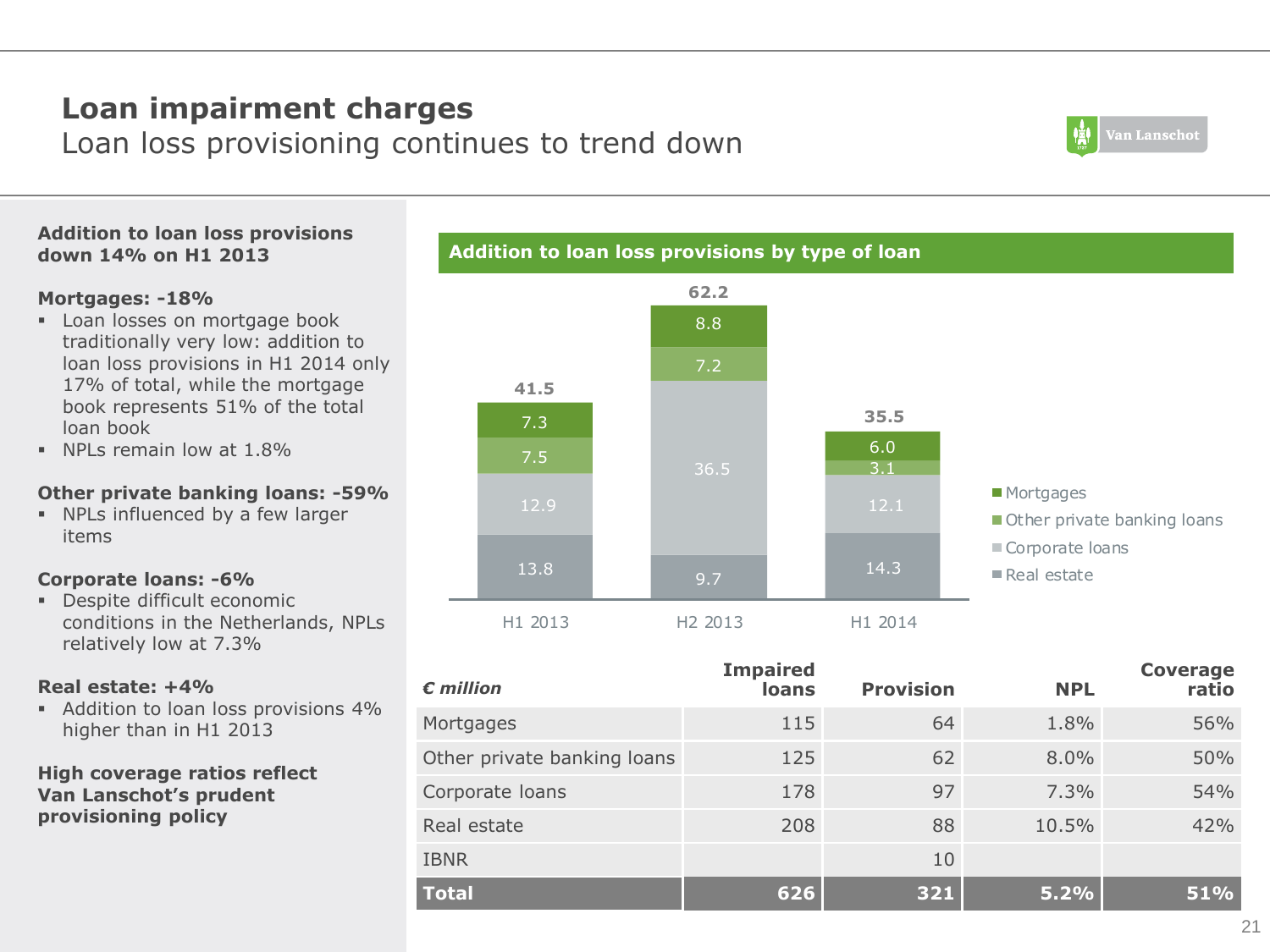# **Asset Quality Review on CRE and SME loan book**

Confirmation of comfortable capital buffers



- In consultation with DNB and with the assistance of KPMG and CBRE, an analysis of the SME and CRE loan books was performed under a base case and stress scenario
- The scope of the loan book review and stress test covered € 2.9 billion of SME loans and  $\epsilon$  2.2 billion of CRE loans as at mid 2013
- The analysis comprised:
	- A review of the risk profile of the portfolios including an independent analysis of underlying collateral by CBRE
	- An assessment of the expected losses for both performing and non-performing loan books
	- Capital projections in the coming 5 years, taking account of expected loss on performing loan books, provisioning on non-performing loan books and portfolio income

#### **SCOPE FINDINGS**

 "When compared to what CBRE considers to be a regular Dutch property lender portfolio, VLB's collateral compares **favourably** due to a lower representation in offices, relatively more residential property and smaller higher quality (and thus more liquid) properties." (CBRE)

#### **CONCLUSIONS**

- The analysis confirmed that there was **no need to increase** the level of provisions on the loan books reviewed
- The independent comprehensive analysis confirms that projected capital attributable to this part of the loan book in the coming 5 years will be **well above** required capital in both macroeconomic scenarios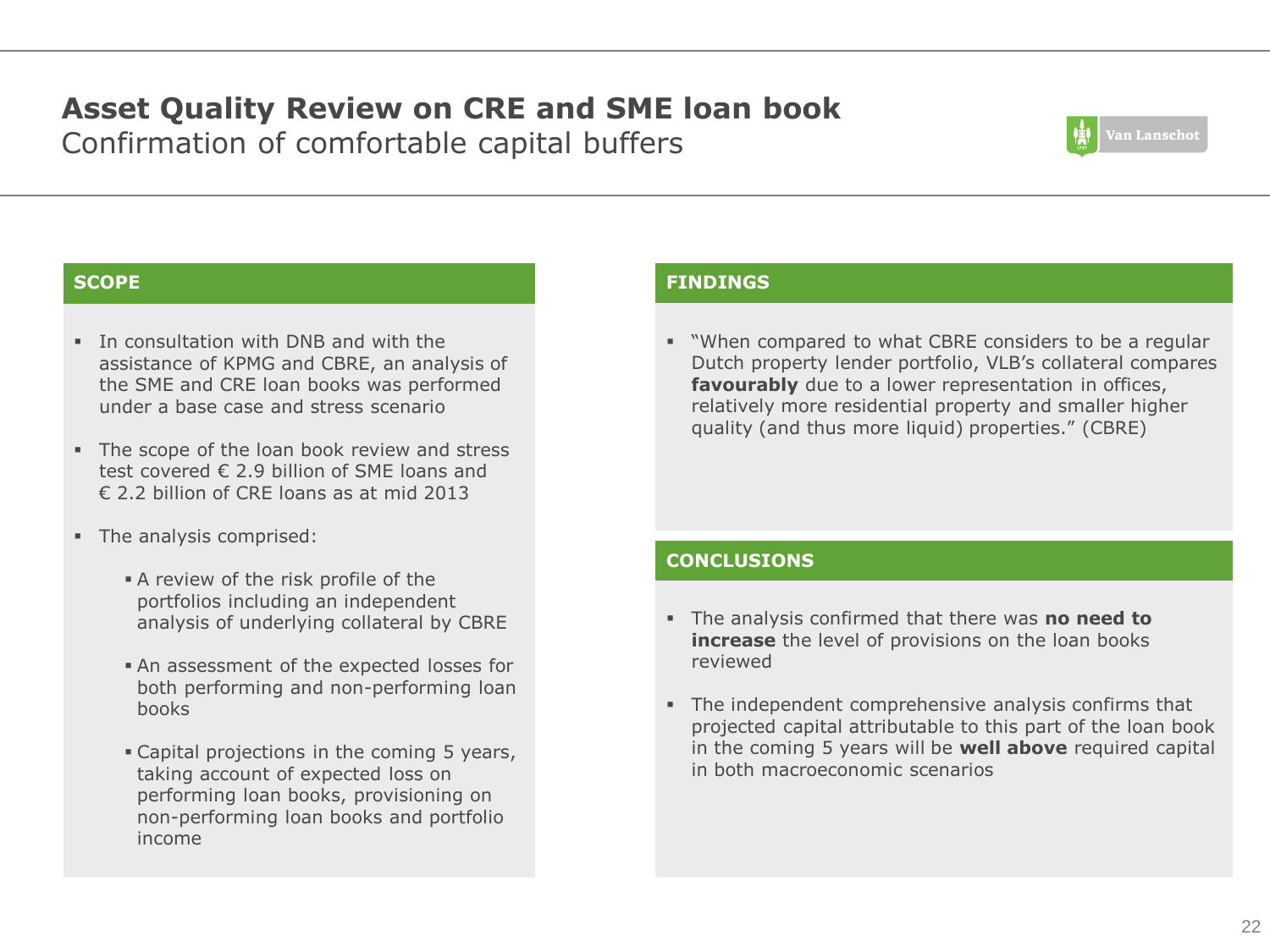### **Robust balance sheet** Strong capital and funding position



### **Significant capital buffer**

- Total equity of  $\epsilon$  1.3 billion
- **Example 2** Common Equity Tier I ratio 13.8%\*
- **Leverage ratio (fully loaded)** 4.9%

#### **The balance sheet is for our clients**

- $\blacksquare$  Loan book decreased  $\epsilon$  0.5 billion to € 11.9 billion in line with focus on wealth management but comprises still 67% of the balance sheet
- Investment portfolio extended with low risk European government bonds and bonds issued by financial institutions

### **Solid funding position**

- **Funding profile further** diversified – in terms of instrument, source and maturity
- **Loan-to-deposit ratio 113.8%** (funding ratio 87.9%)
- Taking into account the net profit of the current year this ratio would be 14.2%

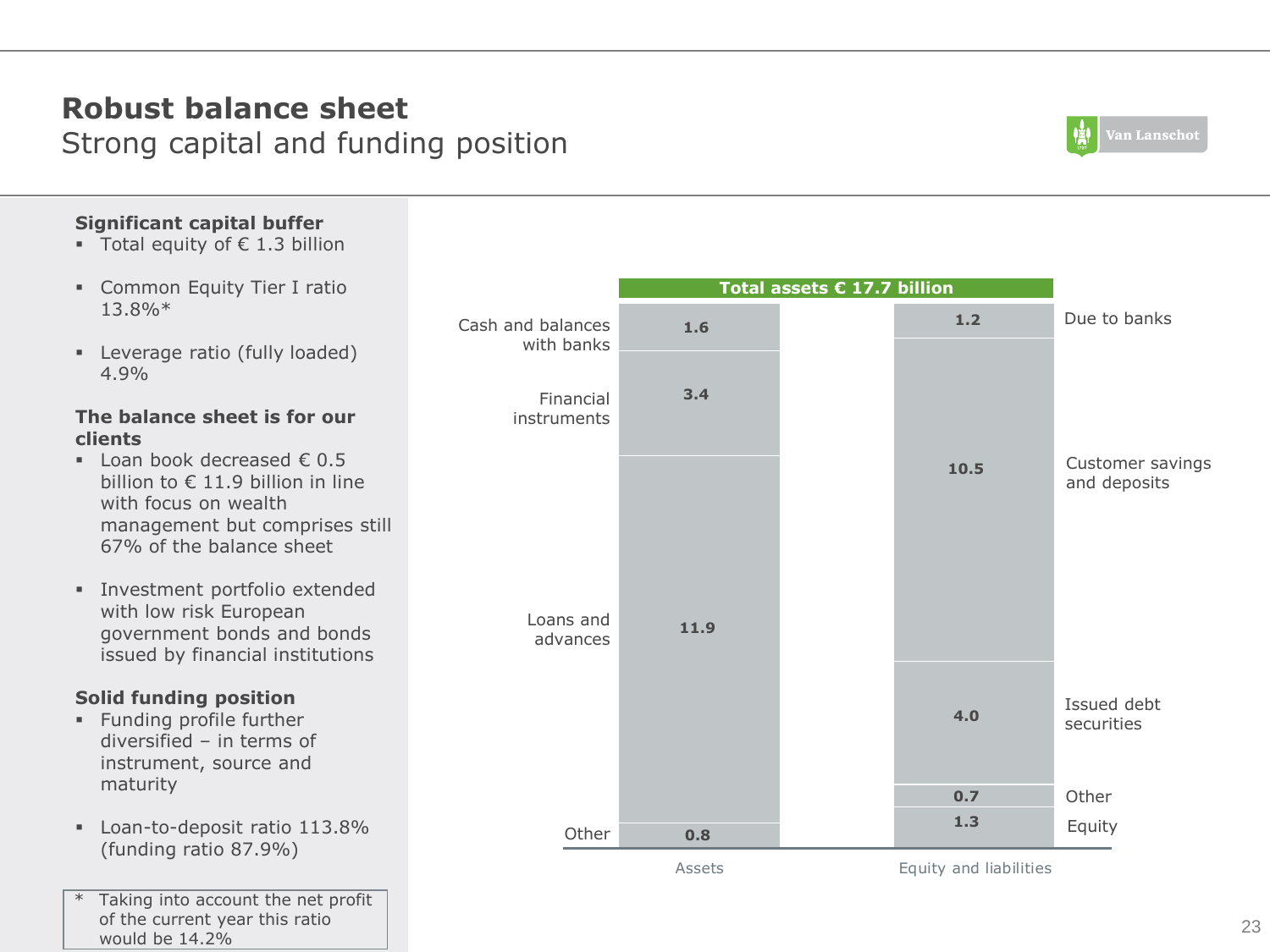### **Increase of Common Equity Tier I Ratio** RWA reduction continued

**Van Lanschot** 

#### **Risk-weighted assets**

- Corporate Banking run-off successfully; corporate loan book exposure reduced by over € 300 million in H1 2014
- Total RWA at 30-06-2014 € 8.1 billion (-10%)
- **Common Equity Tier I ratio** 13.8%\*

#### **Van Lanschot already meets the Basel III capital requirements**

- **Fully loaded Common Equity** Tier I ratio 11.6%
- **Leverage ratio 4.9%**

#### **Risk-weighted assets (€ billion)**



#### **Development of Common Equity Tier I ratio**  (phase in)



Taking into account the net profit of the current year this ratio would be 14.2%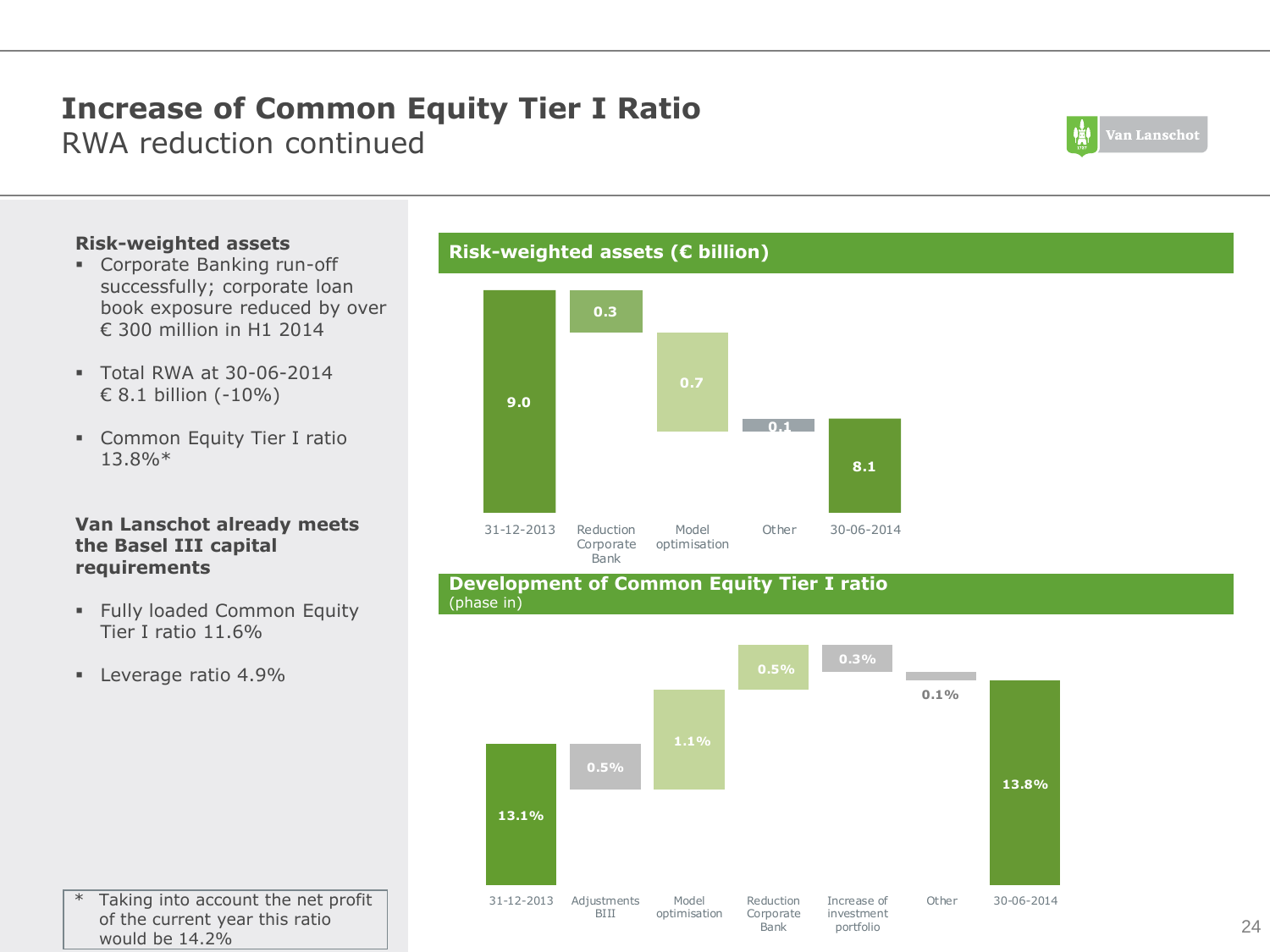# **Financial targets Van Lanschot for 2017**

On track to achieve financial targets

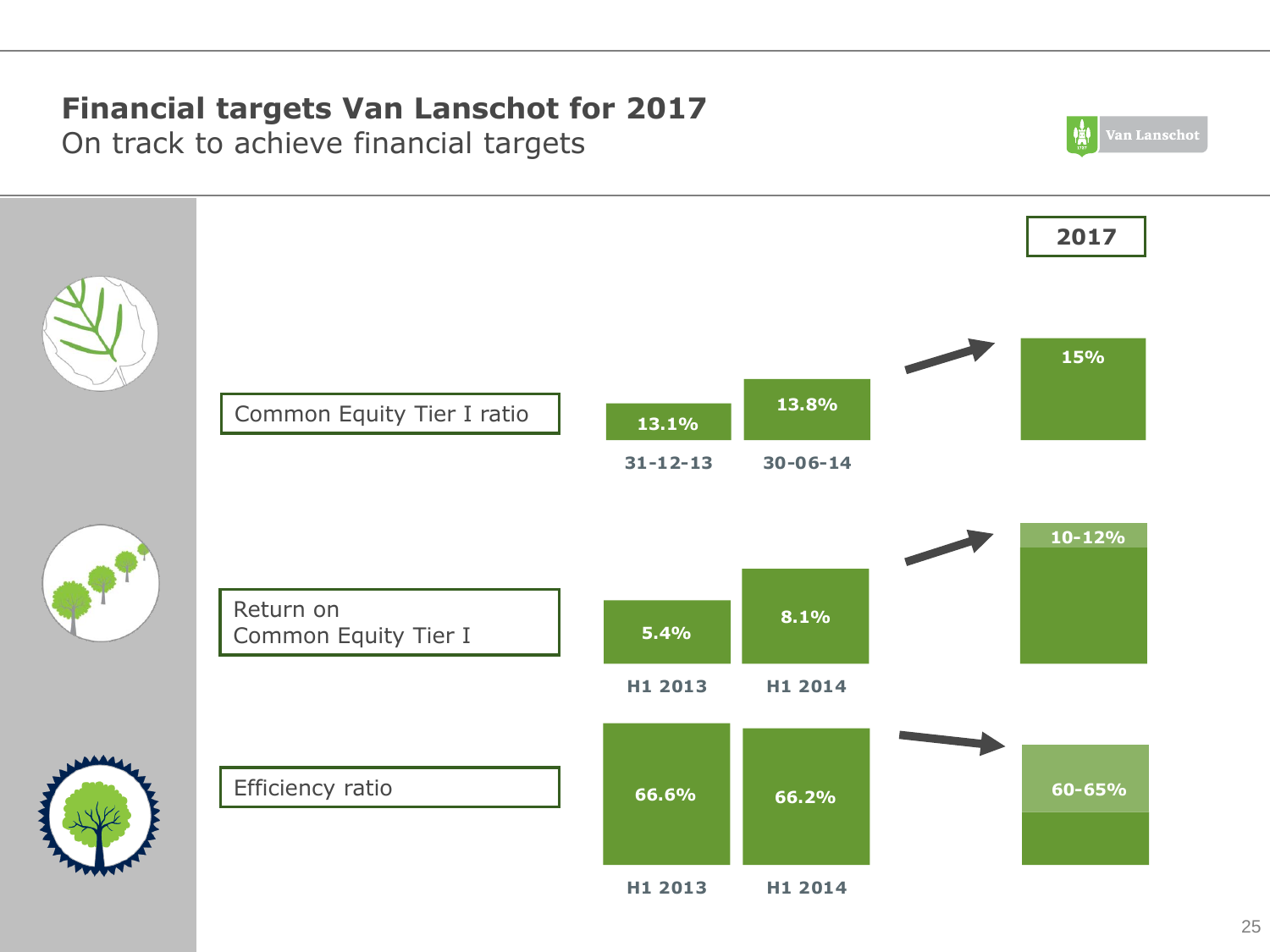

### **Profile of Van Lanschot and strategic review 2013 - 2017**

**2014 half-year results**

**Segment information**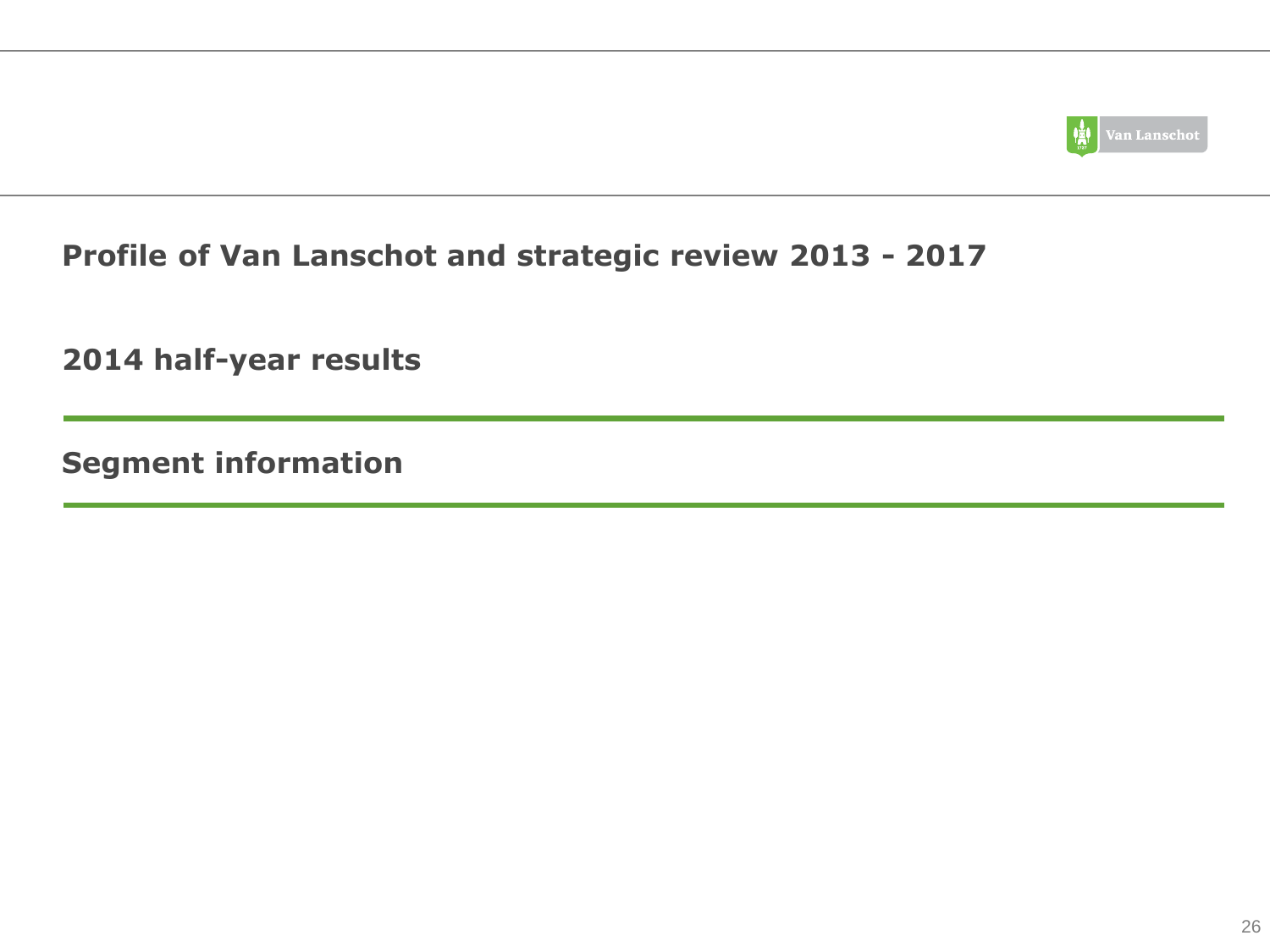individuals

# **Private Banking**

### Key products: investments, mortgages, savings & deposits

- **Private Banking income consists** of commission income and interest income
- $\blacksquare$  In 2014 the introduction of new fee structure for investment advice leads to shift from nonrecurring transaction fees to recurring management fees\*.
- **Interest income was effected** by:
	- **Decline in savings** rates in H1 2014, in line with the market
	- **Continued repricing of** the loan book
	- $\blacksquare$  Increase in savings, partly thanks to the growth of the Evi savings module in the Netherlands and Belgium
	- **Reduction of the** Private Banking loan book as clients use available funds to make redemptions
- Management fees include performance fees, advisory fees and service fees







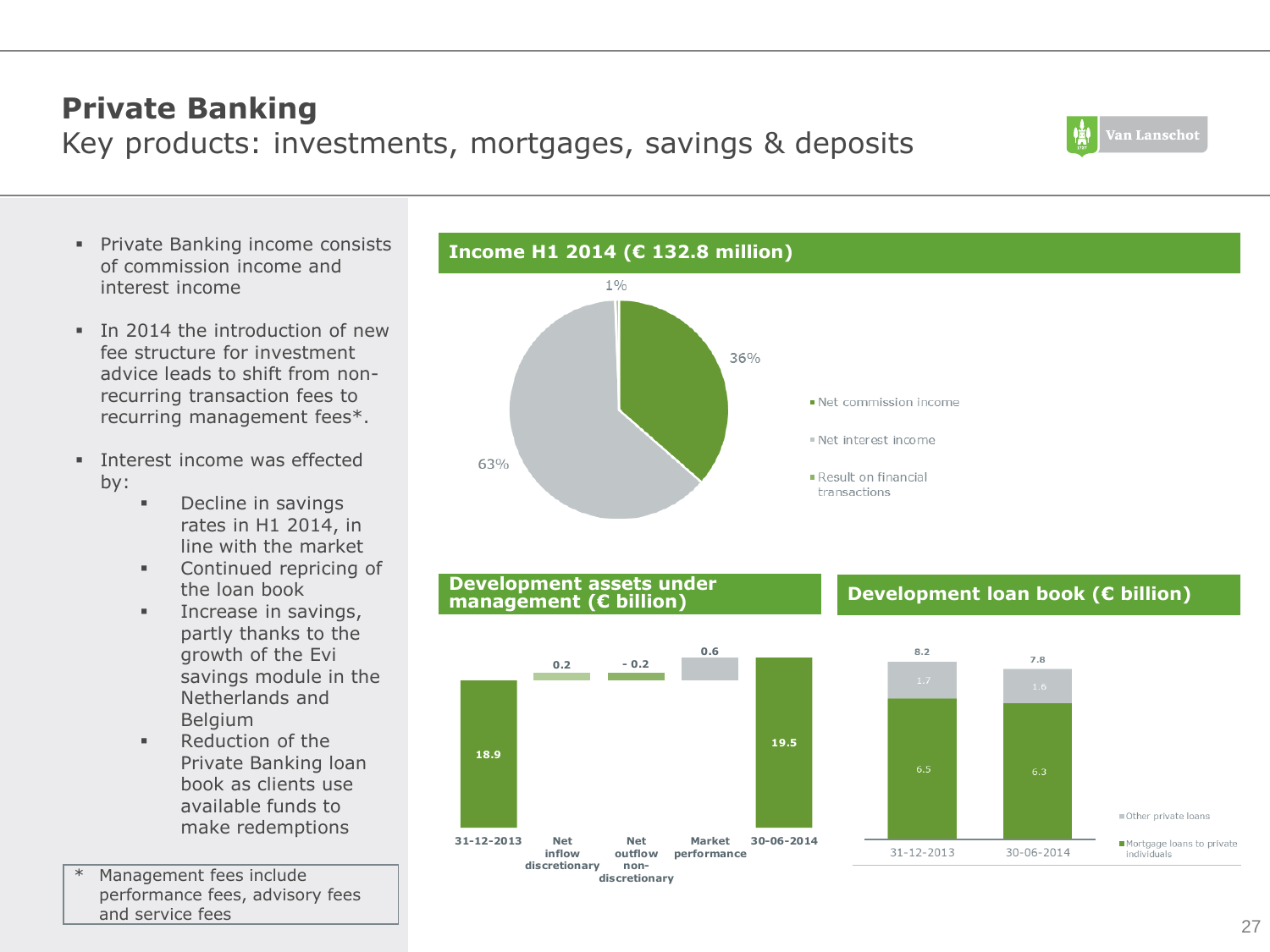### **Private Banking** Differentiated service offering



| <b>Service level</b>                                                                      |                                                                                                     |                                                                                                                |
|-------------------------------------------------------------------------------------------|-----------------------------------------------------------------------------------------------------|----------------------------------------------------------------------------------------------------------------|
| <b>Personal Banking</b>                                                                   | <b>Private Banking</b>                                                                              | <b>Private Office</b>                                                                                          |
|                                                                                           |                                                                                                     | " Private equity, SRI<br>" Tailored discretionary and<br>fiduciary management<br>" Family office offering      |
| ■ Mortgages<br>■ Insurance                                                                | <b>Structuring</b><br>lnyestment advice<br>• Mortgages and loans<br>• Pension advice<br>• Insurance | · International structuring<br>• Investment advice<br>• Mortgages and loans<br>• Pension advice<br>• Insurance |
| " Financial planning                                                                      | • Discretionary management<br>• Financial planning<br><b>Estate planning</b>                        | • Discretionary management<br>" Financial planning<br>■ Estate planning                                        |
| " Evi van Lanschot (online<br>service for savings and<br>investments)<br>" Online banking | " Evi van Lanschot (online<br>service for savings and<br>investments)<br>" Online banking           | " Evi van Lanschot (online<br>service for savings and<br>investments)<br>" Online banking                      |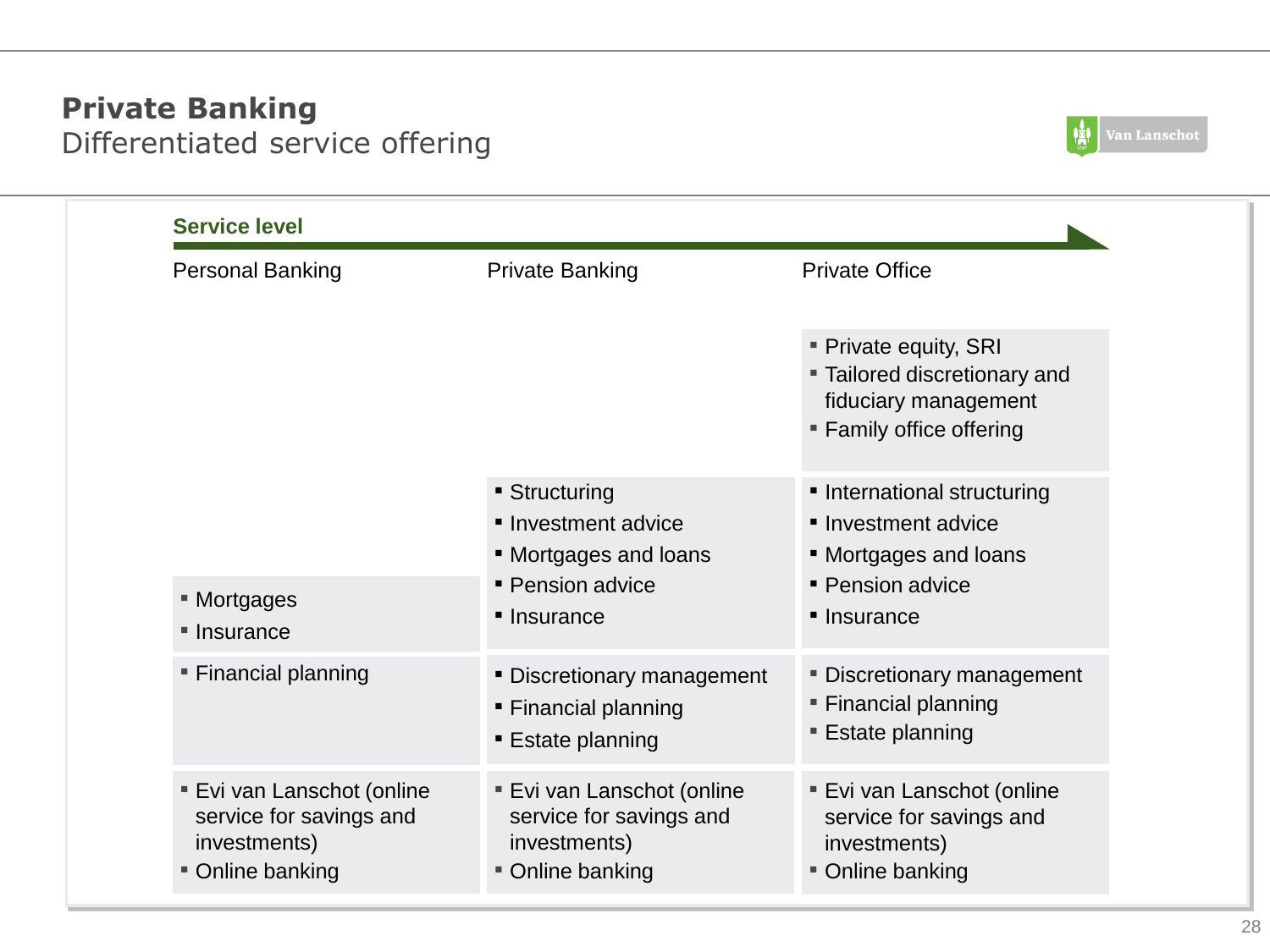### **Asset Management** Focus on selected investment strategies



- Asset Management has a select group of investment strategies focusing on small caps, real estate, high-yield stocks, fixed income and funds of hedge funds
- **In these strategies Asset** Management offers funds and client solutions
- Asset Management is successfully expanding internationally in these strategies
- **Asset Management provides** asset management services to Private Banking; approximately € 7 million of commission income per half year is related to these services





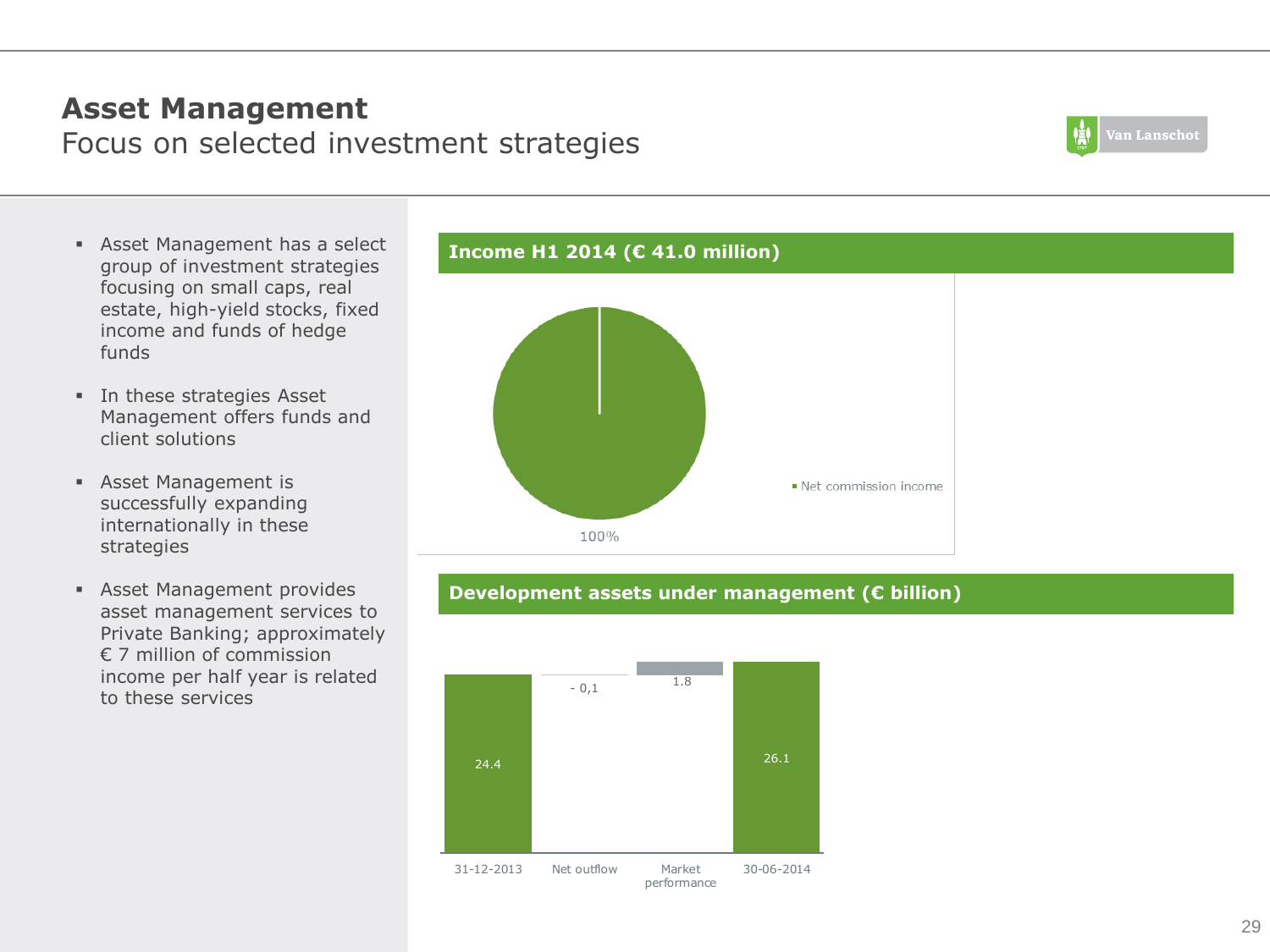### **Merchant Banking** Advising on transactions in selected niches



- Merchant Banking is building on its leading positions in corporate finance and brokerage in the Benelux
- **Merchant Banking focusses on** selected niches and is expanding internationally
- Commission income is deal driven. H1 2014 commission income was lower compared to a strong H1 2013
- Result on financial transactions is mainly related to structured products
- **In H2 2014 Merchant Banking's** focus on selected niches is rewarded by several appealing transactions



**Income H1 2014 (€ 25.2 million)**

Net commission income

- Net interest income
- Result on financial transactions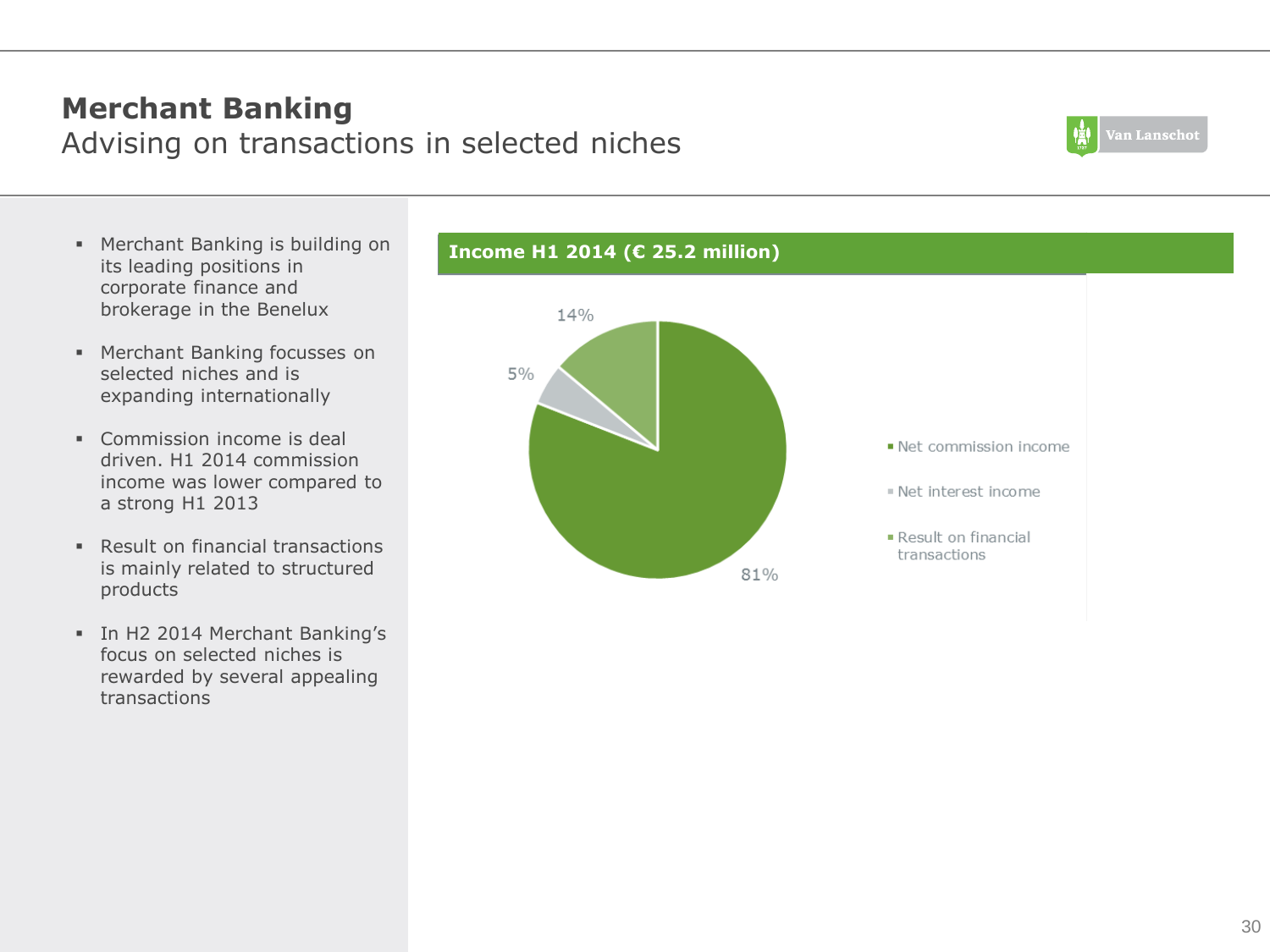### **Merchant Banking**

Broad spectrum of Corporate Finance and Securities services



*Amsterdam*

*Amsterdam, New York*

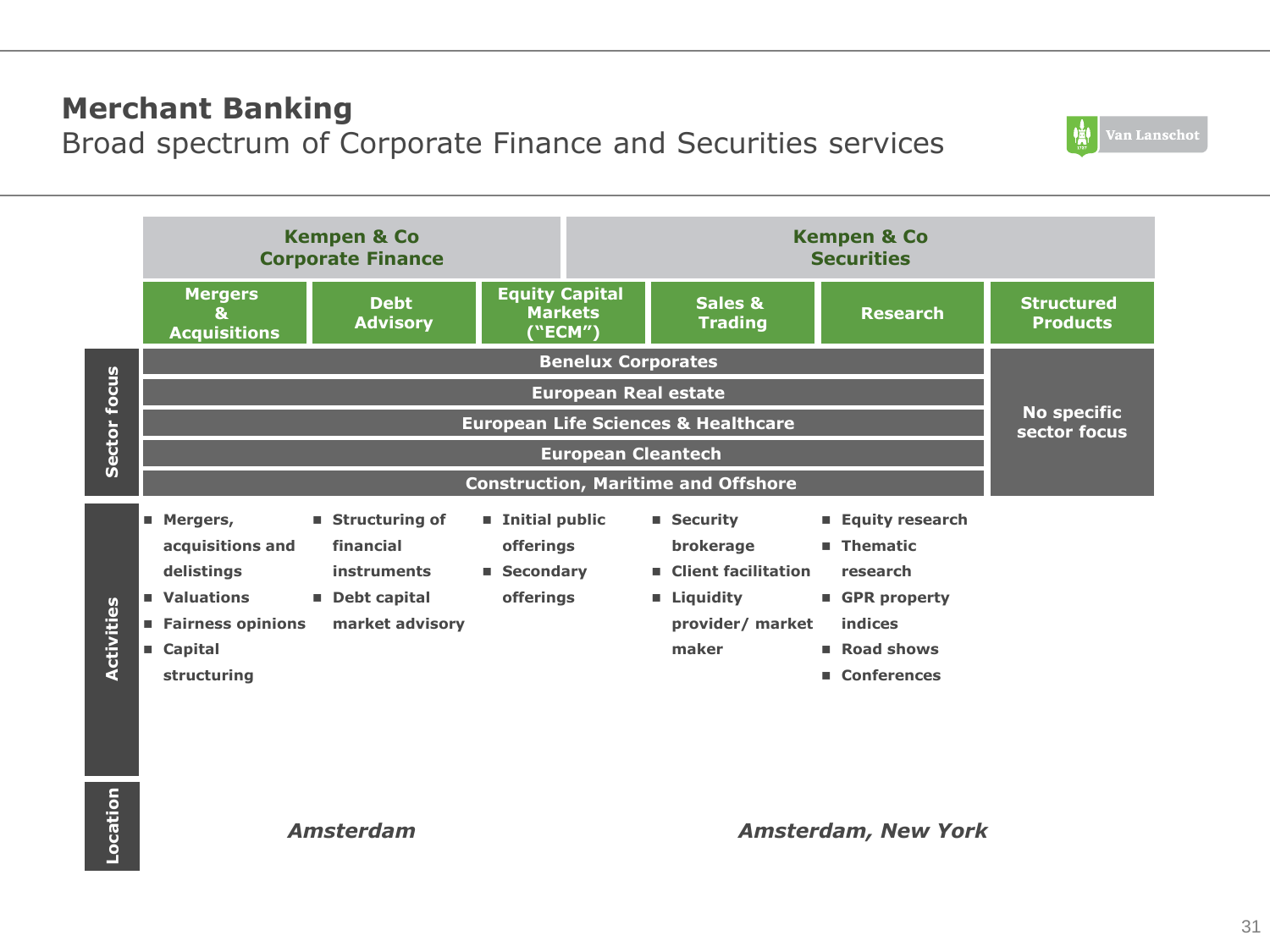### **Corporate Banking** Gradual run-off freeing up capital



- Corporate Banking is pursing an active reduction of corporate loans (i.e. SME and CRE loans) not related to Private Banking
- Corporate Banking is managed in a separate business unit by dedicated management
- The target reduction of 50% of € 4.4 billion in risk-weighted assets up to 2017 is well on track
- **Interest income has increased** despite the decreasing loan book, as an active repricing strategy is pursued
- Commission income relates to other services rendered (e.g. payment services) and declines as number of clients decreases



### **Development loan book (€ billion)**

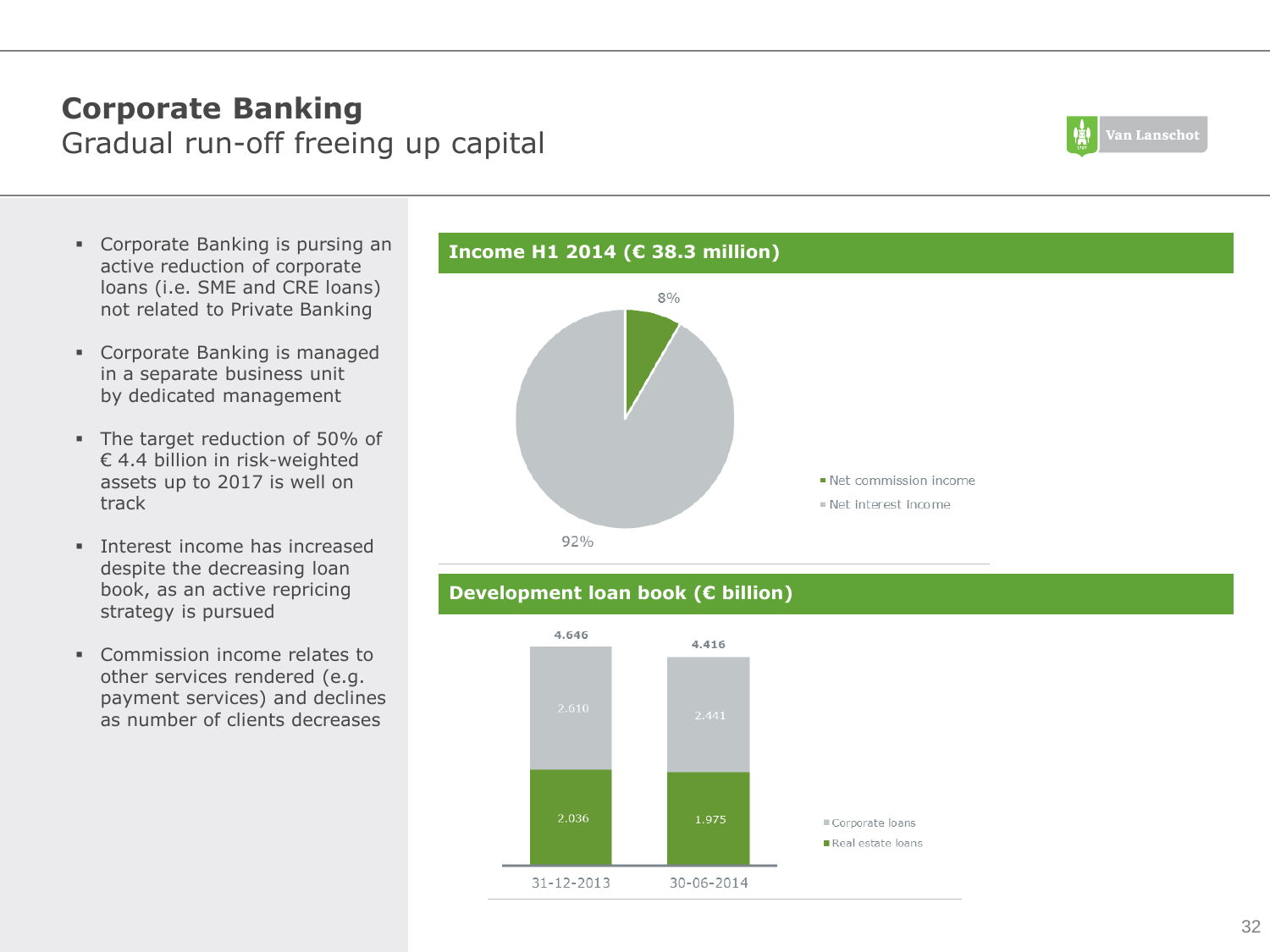